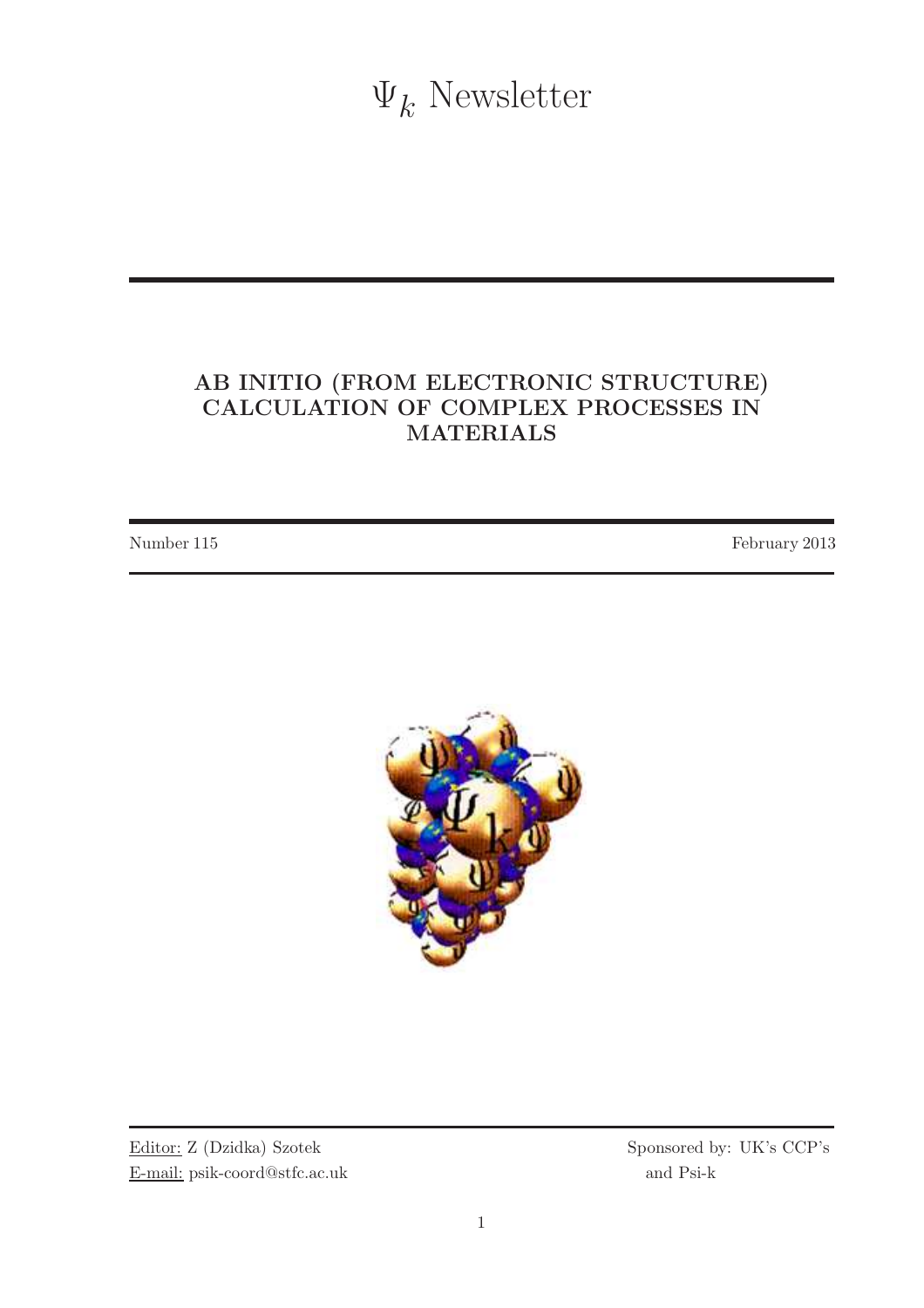# Contents

|                | 1 Editorial                                                                                                                                               | 3                        |
|----------------|-----------------------------------------------------------------------------------------------------------------------------------------------------------|--------------------------|
| $\overline{2}$ | <b>General News</b>                                                                                                                                       | $\overline{\mathcal{A}}$ |
|                | Problems with Psi-k Announcements and Portal<br>2.1                                                                                                       | $\sim$ 4                 |
| $\mathbf{3}$   | <b>Psi-k Activities</b>                                                                                                                                   | 6                        |
|                | 3.1                                                                                                                                                       |                          |
|                | Report on CECAM workshop: Vibrational coupling: most important,<br>3.1.1<br>often ignored, and a challenge for ab-initio theory $\dots \dots \dots \dots$ | - 6                      |
|                | 4 General Job Announcements                                                                                                                               | 12                       |
| 5.             | Abstracts                                                                                                                                                 | 13                       |
| 6              | <b>SCIENTIFIC HIGHLIGHT OF THE MONTH</b>                                                                                                                  | 22                       |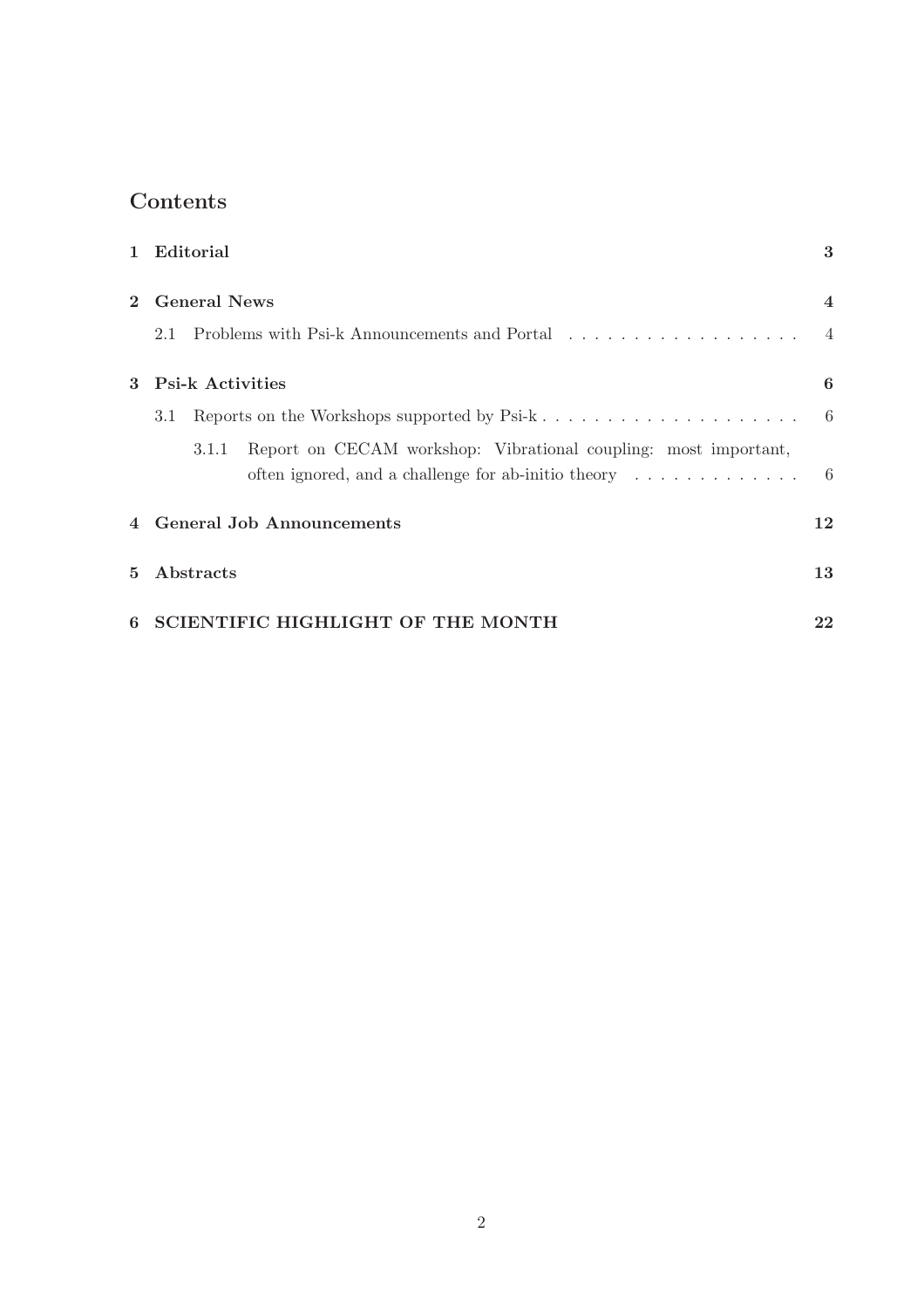## 1 Editorial

Welcome to the first 2013 issue of Psi-k Newsletter. As usual at this time of year it does not have many contributions. Straight after the editorial we comment on problems with the Psi-k Portal and possible ways of avoiding at least some of them, before a robust fix is found. In addition, the present issue contains one workshop report, a job announcement and a few abstracts of newly submitted and/or recently published papers.

The scientific highlight of this issue is replaced by a memorial article, where some of the collaborators of Professor Balazs L. Gyorffy (University of Bristol, UK), who died last October, celebrate his physics, giving account of his many scientific accomplishments and their personal reminiscences on working with him. The title of the article is "Reflections on the Life and Science of Balazs L. Gyorffy (1938-2012) "Life without U"". The contributors to the article are: James F. Annett (University of Bristol, UK), Paul J. Durham (Daresbury Laboratory, UK), Ingrid Mertig (University of Halle and MPIfM Halle, Germany), Julie B. Staunton (Warwick University, UK), G. Malcolm Stocks (Oak Ridge National Laboratory, USA), Walter M. Temmerman (Daresbury Laboratory, UK), and Peter Weinberger (Formerly, Technical University of Vienna, Austria).

Please check the table of content for details.

The Uniform Resource Locator (URL) for the Psi-k webpage is:

#### http://www.psi-k.org.uk/

#### Please submit all material for the next newsletters to the email address below.

The email address for contacting us and for submitting contributions to the Psi-k newsletters is

### function psik-coord@stfc.ac.uk messages to the coordinators, editor & newsletter

Z (Dzidka) Szotek, Martin L¨uders, Leon Petit and Walter Temmerman e-mail: psik-coord@stfc.ac.uk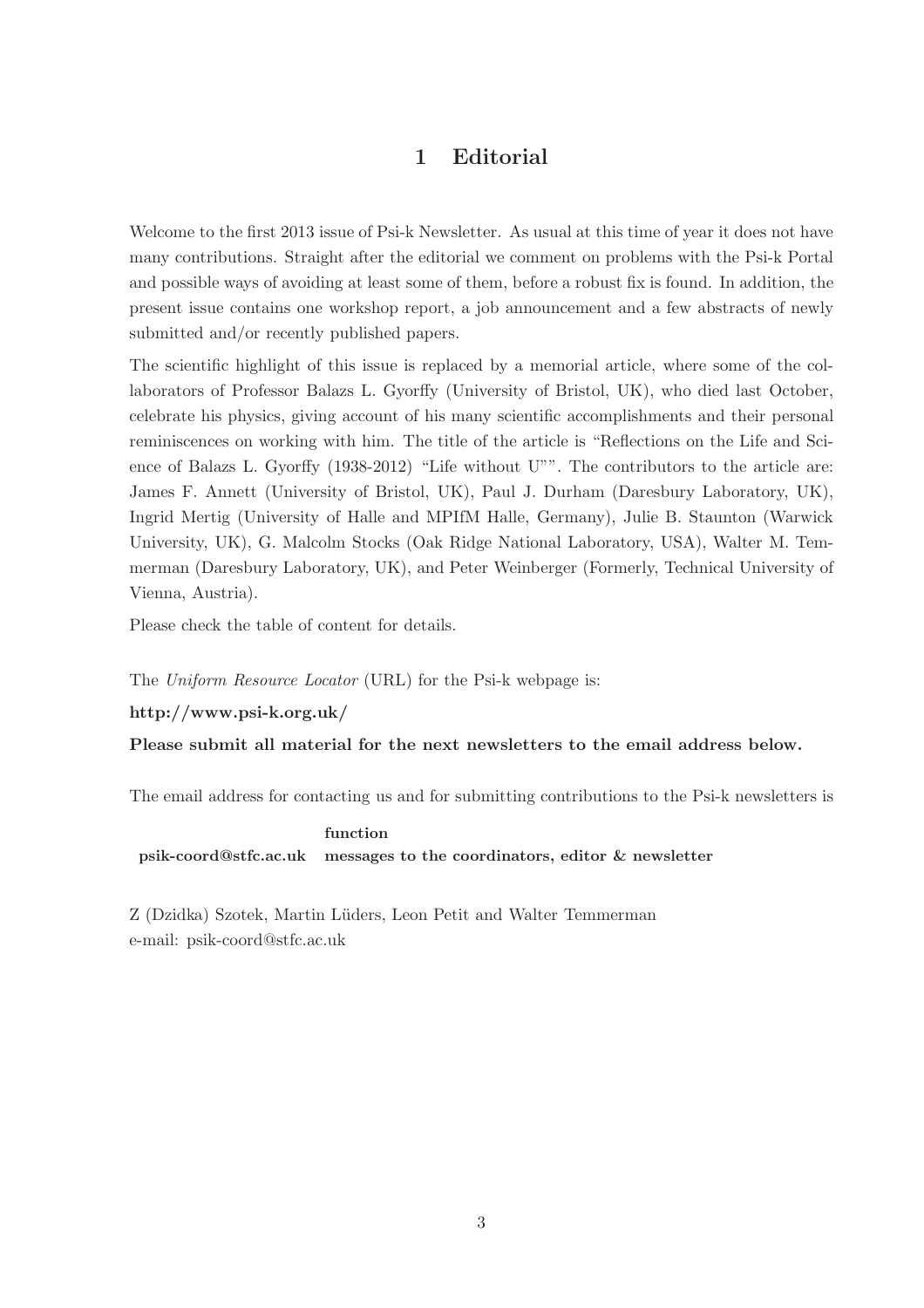## 2 General News

### 2.1 Problems with Psi-k Announcements and Portal

A number of users have complained about problems with the Psi-k Portal due to the server being down, the window for uploading information being too small or scrambled (note that the latter does not occur when using the Internet Explorer), information being distributed multiple times or not at all, etc..

Some of the problems (e.g. the outages or the small size of the editor window) are related to the portal software we use. We tried updating the software on a test machine and found that the new version fixed those problems, but unfortunately created some new problems. We are currently investigating this with the portal developers.

Other problems can easily be avoided by the users. Here are the two main issues:

#### • Multiple submissions:

When submitting an announcement, it can take several minutes to complete. Furthermore, a considerable time may pass until the announcement gets distributed. Therefore, please be patient and do not press the Add Announcement button several times.

#### • Announcement is not visible:

A point which often causes confusion is the Availability option. Please, leave this option as Show. The dates, which one may specify, should not be the dates of the event or of the deadline for a job application. They are meant to define the time span that one wants an announcement to be visible on the portal.

As a reminder, below we repeat steps to be followed when uploading announcements to the portal:

To login to the Psi-k Portal one has to go to the Psi-k webpage

#### http://www.psi-k.org

and when there click on the option 'Announcements and Psi-k Portal'. This will give one a choice to either login to the Psi-k Portal and be able to view and upload announcements, workshop reports and proposals, etc., or just only view the announcements present on the Psi-k Portal, for which there is no need to login.

Since uploading information to the Psi-k Portal seems to give problems to some users, below we repeat the steps one needs to follow to successfuly upload e. g. an announcement to the Psi-k Announcements folder and have it distributed by e-mail to all the Portal members.

#### 1. 'Login to Psi-k Portal';

2. While already on the Psi-k Portal click on 'Psi-k Announcements';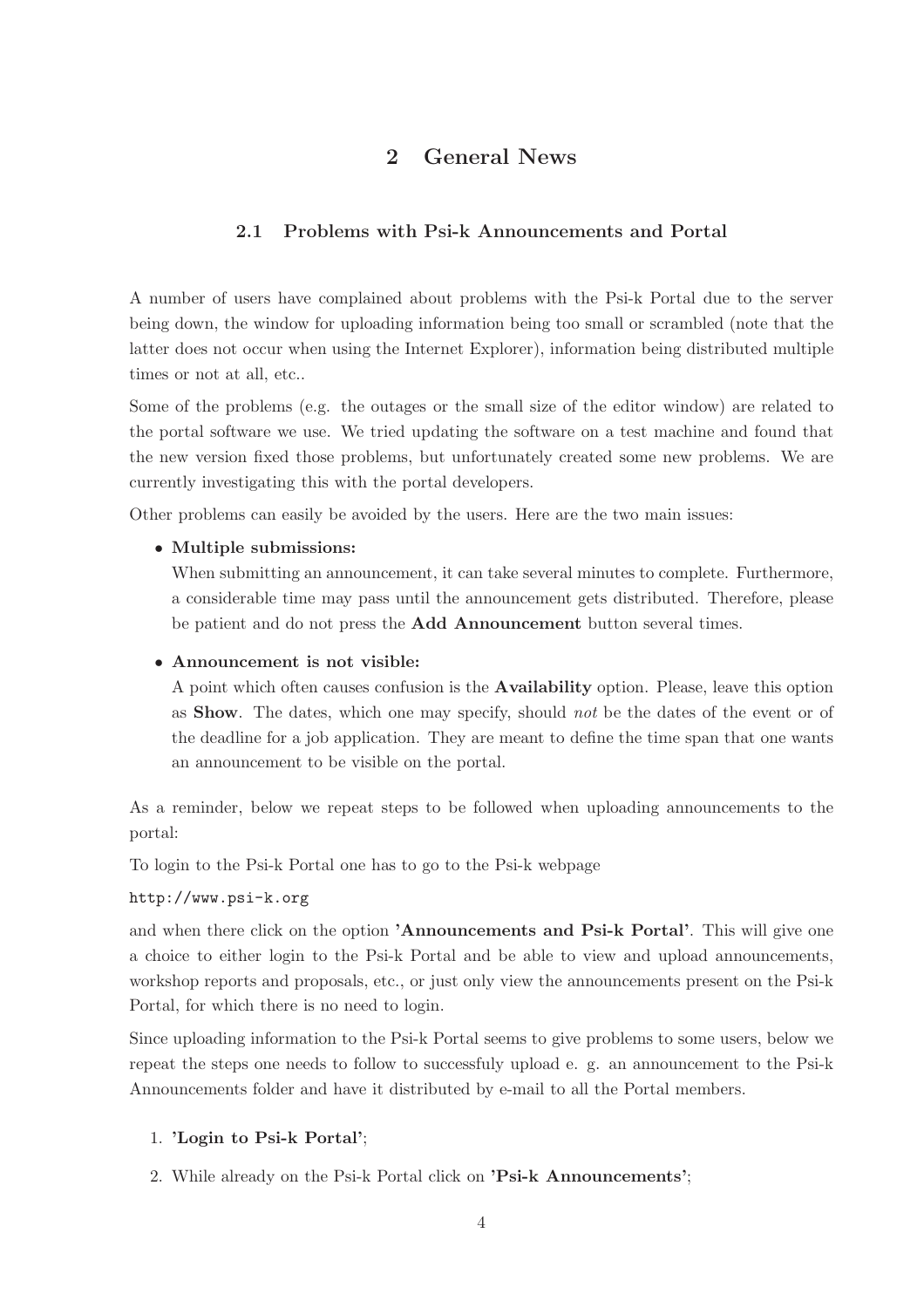- 3. Click on 'Add' to get a window for uploading an announcement and then fill in all the required fields;
- 4. Hyperlinks have to be added to any URLs of the web pages ocurring in the body of the announcement by clicking on the option above the main text window, which looks like 'binnacles on a blue ball' and typing the URL into the subsequently opened field;
- 5. Add Attachements, if any, by pressing this option;
- 6. When all is typed and filled, then press 'Preview' to see if all looks right;
- 7. If not, then press Edit;
- 8. If yes, then for 'Email Notification' choose 'High All Participants';
- 9. Don't do anything about 'Access' or 'Availability' please, and leave them as they are by default;
- 10. Press 'Add Announcement', only once (!), and all is done.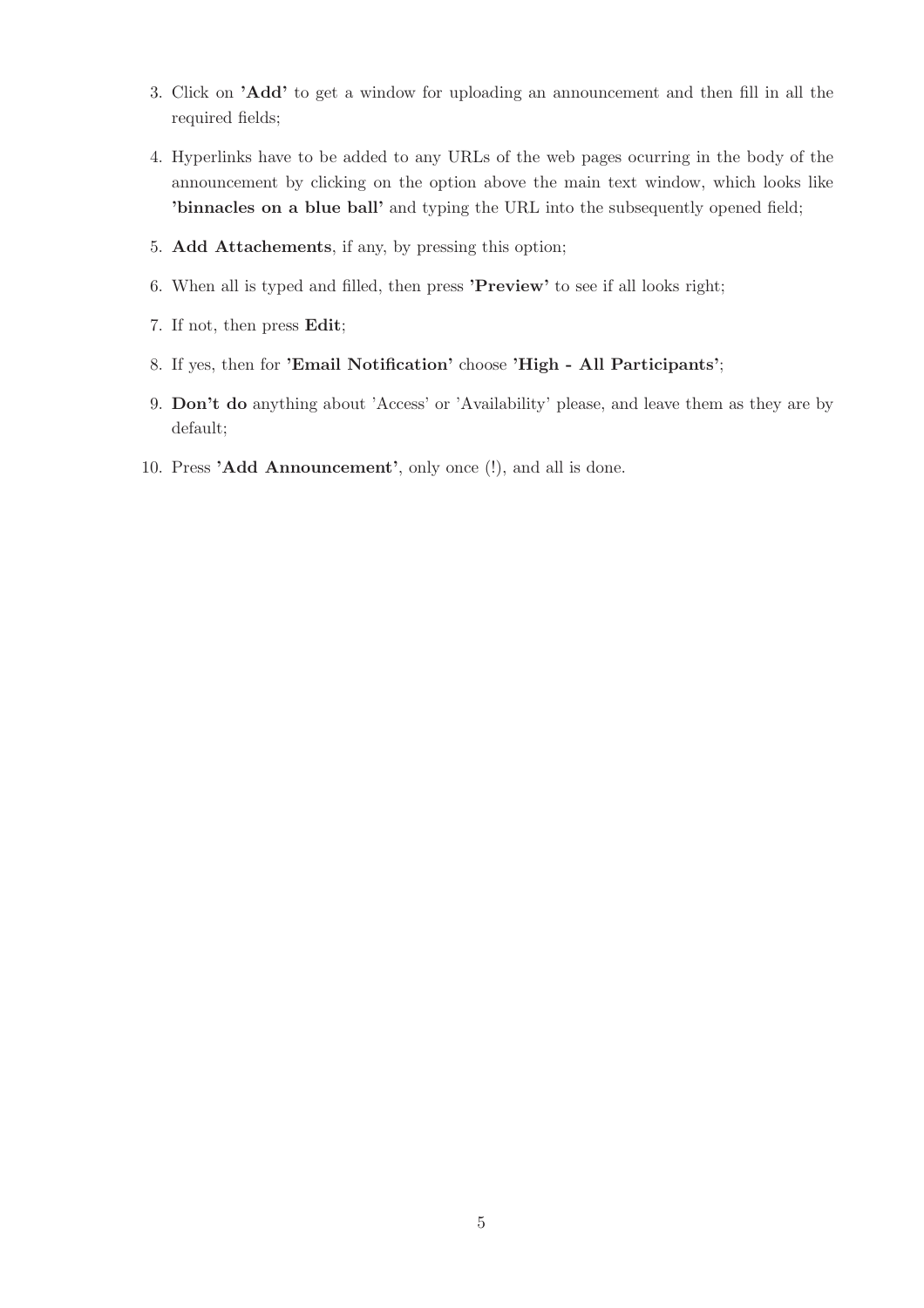### 3 Psi-k Activities

"Towards Atomistic Materials Design"

3.1 Reports on the Workshops supported by Psi-k

3.1.1 Report on CECAM workshop: Vibrational coupling: most important, often ignored, and a challenge for ab-initio theory

Lausanne, November 6 - 9, 2012

Sponsors: CECAM, Psi-k, MM1P.de

Organizers: Heiko Appel, Christian Carbogno, Claudia Draxl, Matthias Scheffler

Web page: http://th.fhi-berlin.mpg.de/th/meetings/vc2012/

### Summary

We have organized and implemented a successful workshop on the ab-initio description of vibronic and vibrational couplings, held from November 6 - 9 at the CECAM headquarters in Lausanne. With the workshop we brought together researchers from different backgrounds but common interest in vibrational and vibronic couplings to identify and address open problems and challenges which are shared among the different fields. In each of these research areas there is a large body of specialized expertise available. We therefore were aiming to establish within the workshop a common forum to allow for an exchange of methodologies and to stimulate new developments which help to tackle the challenges posed by applications. The main goal of the workshop was to enhance the quality of theoretical and computational research on the various phenomena that are affected by electron-vibrational interactions.

The workshop was organized in a Gordon conference type format. Each topic was introduced by a discussion leader which also then moderated the invited talks of the corresponding session. Invited speakers lectured for 40 minutes, followed by 20 minutes of guided discussion. In total, the workshop encompassed 19 invited speakers and 20 poster contributions out of 42 participants and 4 organizers. Almost every participant was therefore actively contributing to the scientific discussions. We also reserved two evenings for poster sessions, which in particular gave younger participants a much broader stage to showcase their own research work. When we prepared the program of the workshop, we reserved ample time for discussion after the talks. This turned out to be essential to stimulate many discussions and often the critical points were only revealed in the discussion periods.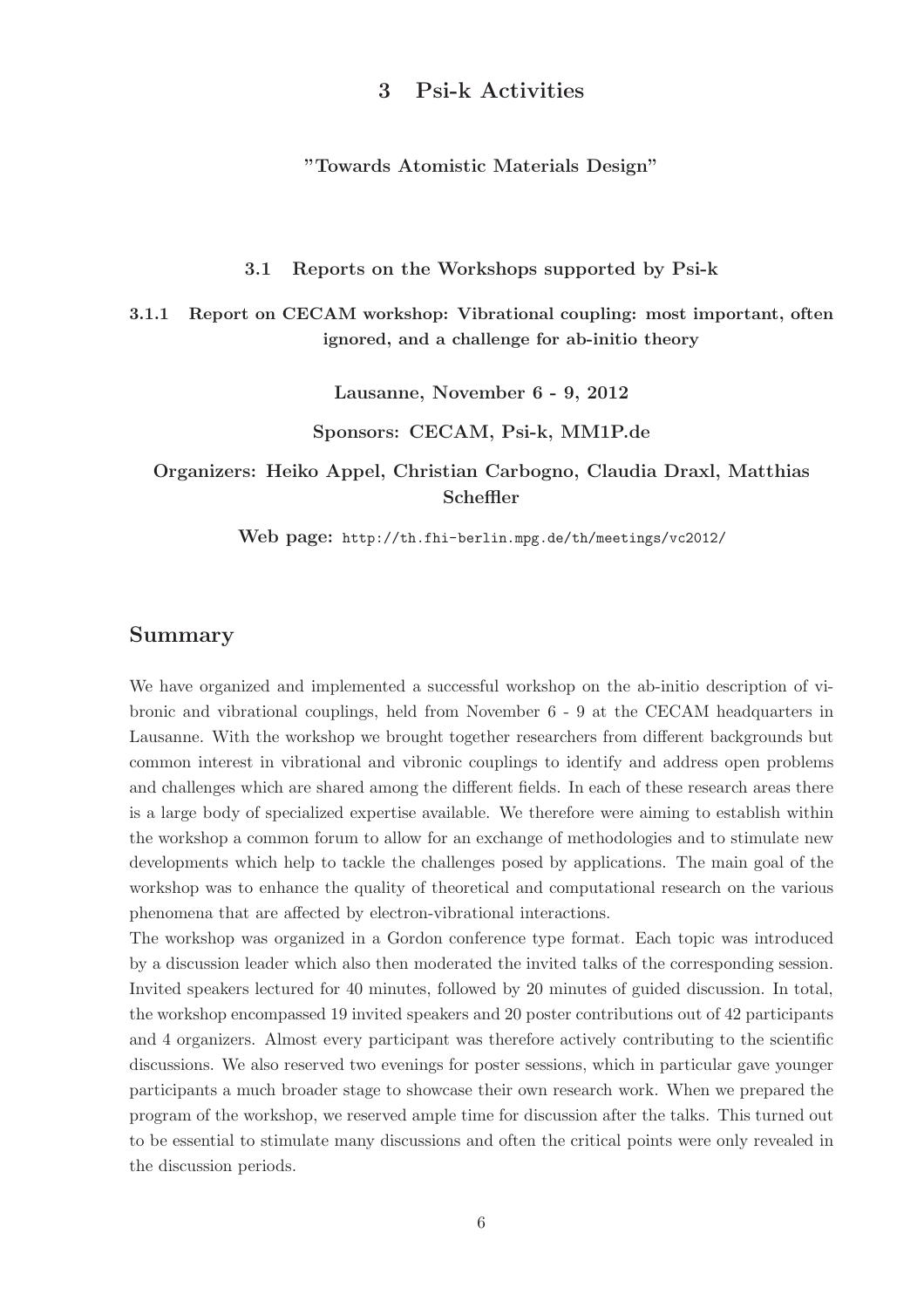### Description of the scientific content of and discussion at the event

Following the timeline of the workshop program, we briefly summarize below the main outcomes of the presentations given in the workshop.

The first day of the workshop was concerned with non-adiabatic effects that arise when the coupling of electrons and nuclei is treated beyond a standard ground-state Born-Oppenheimer description. After an introduction of H. Appel on experimental observables that are not properly captured in an adiabatic Born-Oppenheimer picture, E.K.U. Gross illustrated in his contribution how to make the Born-Oppenheimer approximation exact and thus gave a new perspective on potential energy surfaces and the non-adiabatic coupling of electrons and nuclei. In the second talk of the session, I. Tavernelli outlined how to compute non-adiabatic coupling matrix elements in first and second order response in a time-dependent DFT framework and exemplified the approach for protonated formaldimine and graphene. In the last talk of the first day, A. Horsfield illustrated the shortcomings of Ehrenfest dynamics and introduced the correlated electron-ion dynamics (CEID) approach, highlighting also the problems associated with the electron correlation in the CEID formalism. In the evening of the first day the first poster session took place. The session stimulated many lively discussions that extended way beyond the official end of the session.

The second day was devoted almost exclusively to thermoelectrics, an emerging hot topic in material science. A theoretical description of thermoelectric effects, i.e., the accurate assessment of (electronic) charge and (electronic and vibrational) heat transport at arbitrary low and high temperatures still constitutes a considerable challenge, as discussed and reviewed in the introductory talk by J. Sofo. On the same topic, but from quite a different perspective, J. Grin illustrated the challenges that experimentalist face in the search and engineering of novel and optimized themoelectric materials and how theory can aid and guide this process, for instance by disentangling the contributions that arise from changes in the character of the interatomic bonding. The following presentations discussed different techniques that have recently been developed and implemented in this context: B. Xu and N. Bonini critically examined how perturbational techniques based on state-of-the-art density functional theory allow to compute the transport coefficients at low temperatures and how these approaches can be extended to enable an assessment of the Seebeck coefficient and/or contributions arising from impurities, defects and alloying. Conversely, C. Carbogno and I. Savic focused on the higher (classical) temperature regime and discussed how molecular dynamics (MD) based approaches allow to tackle the problem of vibrational heat conduction. While C. Carbogno discussed the specific adaptions that MD techniques require when applied in first-principles frameworks, I. Savic presented the influence of meso- and nano-scopic structuring, as investigated by extended MD simulations on the basis of semi-empirical potentials. Last but not least, K. Reuter framed the previously discussed methodologies in a completely different light by presenting their potential application for problems in the field of heterogeneous catalysis and surface science.

The third day started with an introductory talk given by C. Draxl about the importance of electron-phonon coupling for accurate ab-initio electronic structure calculations, e.g., in the computation of band gaps at finite temperatures. In the following, F. Giustino discussed the perturbative treatment of the electron-phonon coupling and the role of various Feynman di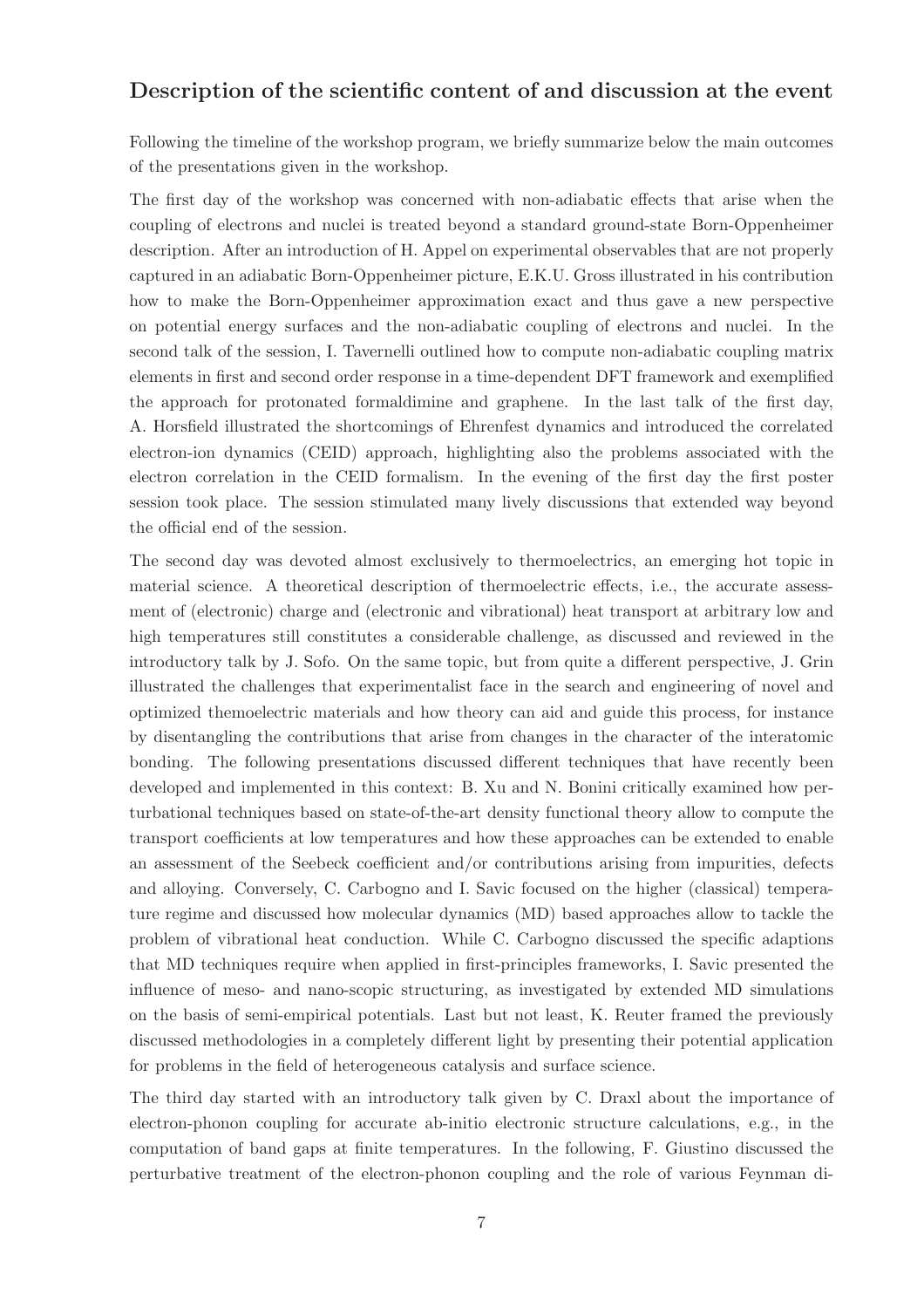agrams for different material classes (metal, insulators, superconductors). Along these lines, A. Eiguren illustrated the application of such concepts for the computation of quasi-particle spectra. Eventually, X. Gonze introduced the nuts & bolts of density functional perturbation theory, the underlying assumptions and the influence of the resulting Feynman diagrams (Fan term, diagonal and non-diagonal Debye-Waller-term) on the band-gap of diamond. B. Batlogg opened the afternoon session of the third day by introducing the challenges that experimentalists face in the assessment, interpretation and description of vibrational and vibronic coupling in semiconductor materials and nanostructures. K. Hannewald then presented his theoretical approach to calculate mobilities in organic molecular crystals, going beyond narrow bands and small polarons. In the last talk of the day, M. Gl?ssl introduced a real-time path integral approach to describe the laser-driven carrier-phonon dynamics in semiconductor quantum dots. In the evening of the third day also the second poster session took place, which gave young participants again the opportunity to present their research work.

On the fourth and last day of the workshop the focus was then shifted to excitations in strong fields and time-resolved excitations. I. Franco opened the stage by addressing the role of vibronic couplings in non-equilibrium situations, decoherence and dephasing effects and related timescales. These aspects were then also taken up in the talk of O. Prezhdo who exemplified the role of dephasing, electron-phonon relaxation, and exciton formation in Silicon and PbSe quantum dots by means of of non-adiabatic molecular dynamics. E. Malic discussed in his talk the thermalization and cooling of graphene after optical excitation with a particular emphasis on orientational relaxation induced by phonons. In the last talk of the workshop R. van Leeuwen focused on the role of electron-phonon coupling in time-dependent quantum transport and nonequilibrium many-body theory and discussed the influence of vibronic effects on I-V curves, spectral functions and transient dynamics.

# Assessment of the results and impact of the event on the future direction of the field

One recurring key point of the talks and of the discussions was the accuracy and correctness of density functional perturbation theory for the calculation of electron-phonon matrix elements. To date, there is no formal derivation or justification for this approach available in the literature. The presentations of C. Draxl, F. Giustino, A. Eiguren and X. Gonze impressively showed that a series of contributions beyond the current state-of-the-art perturbational treatment of the electronic structure are required to achieve a consistent description of vibrational-vibronic effects. Obviously, this fact calls for future collaborations and benchmarking of these approaches. Similarly, the presented electronic and vibrational transport calculations that are based on density functional perturbation theory might require revisitation under this light. As a matter or fact, this holds true for all transport methodologies presented on the third day of the workshop: Each of the discussed approaches (B. Xu, C. Carbogno, N. Bonini, I. Savic) has its own strengths and weaknesses; the underlying approximations limit the applicability of these techniques to certain fields, structures and thermodynamic regions. Naturally, a validation of the individual approaches requires a careful comparison of the different techniques with each other on the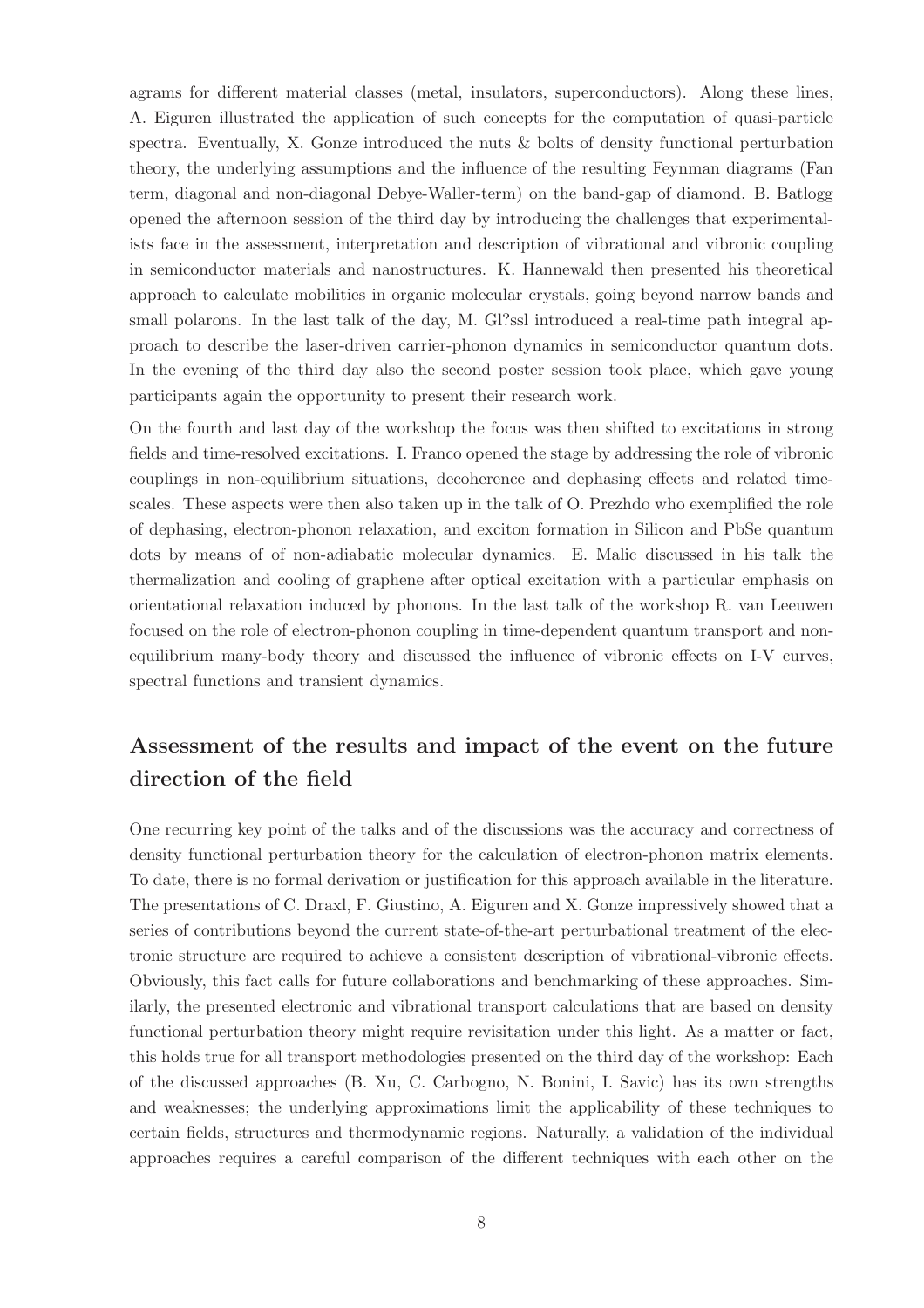same footing, i.e., at the same level of electronic structure theory. Collaborations in this field can help establish a sound and unified theory of thermal and electronic transport, as required for further advancement in this area of research (Y. Grin). Another recurring aspect in the discussion sessions was the search for a reliable and scalable quantum-classical or quantumsemiclassical method to study non-equilibrium dynamics beyond Ehrenfest. Current approaches fail e.g. to describe proper thermalization between electronic and nuclear degrees of freedom (Ehrenfest dynamics and related approaches), or are difficult to apply for metallic or small gap systems (surface hopping). Most prominent were also the repeated discussions on the expansion of Hamiltonians to higher order in the nuclear displacements, which introduces new vertices for Green's function approaches.

In summary, we think the workshop has been successful in identifing many open questions in the field of vibrational and vibronic coupling. As outlined above, the discussions revealed also several interesting directions for future research and developments which could help to tackle open problems. There were two main lines of research that emerged throughout the workshop: (i) vibronic pertubation theories centered around the Born-Oppenheimer approximation and (ii) non-adiabatic real-time dynamics of coupled electron-ion systems. We feel that it will be beneficial in future to pursue both directions in more detail. This should help researchers in the field to find tailored solutions for remaining open problems.

### Program of the CECAM workshop

#### Tuesday, November 6: Session I - Non-adiabaticity

| 14:40-15:00 | Heiko Appel - Introduction to the session and discussion moderator   |
|-------------|----------------------------------------------------------------------|
| 15:00-15:40 | Eberhard K.U. Gross - How to make the Born-Oppenheimer approximation |
|             | exact: A fresh look at potential energy surfaces and Berry phases in |
|             | the time domain                                                      |
| 15:40-16:00 | Discussion                                                           |
| 16:00-16:20 | Coffee Break                                                         |
| 16:20-17:00 | Ivano Tavernelli - Nonadiabatic couplings and nonadiabatic dynamics  |
|             | within TDDFT                                                         |
| 17:00-17:20 | Discussion                                                           |
| 17:20-18:00 | Andrew Horsfield - How do you build a good Hamiltonian for CEID?     |
| 18:00-18:20 | Discussion                                                           |
| 18:20-19:30 | Poster session                                                       |
|             |                                                                      |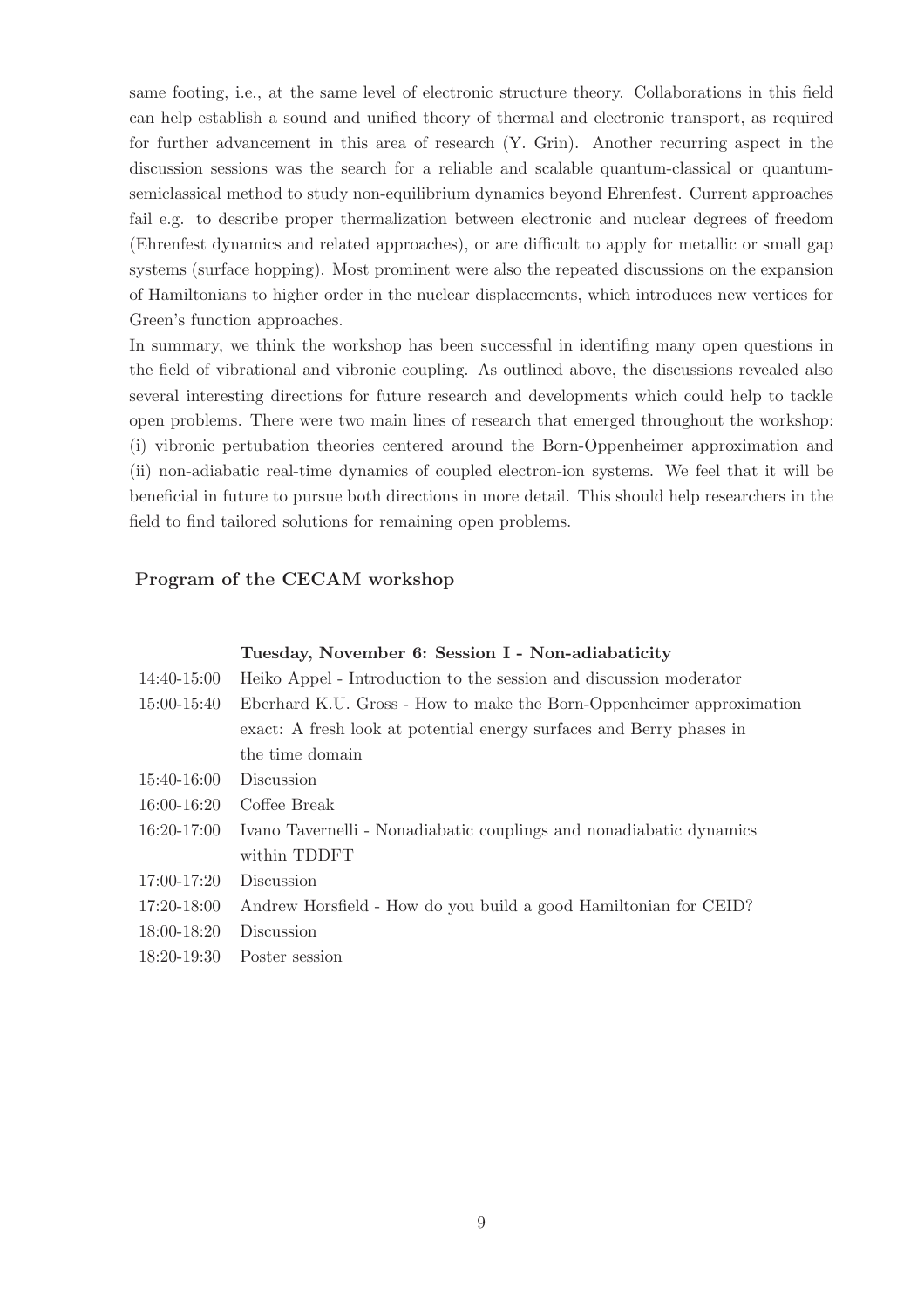|               | Wednesday, November 7: Session II - Thermoelectrics and heat transport |
|---------------|------------------------------------------------------------------------|
| 09:00-09:40   | Jorge Sofo - Introduction to the session and discussion moderator      |
| 09:40-10:00   | Discussion                                                             |
| 10:00-10:40   | Bin Xu - Ab initio thermoelectric properties                           |
| 10:40-11:00   | Discussion                                                             |
| $11:00-11:20$ | Coffee Break                                                           |
| 11:20-12:00   | Christian Carbogno - Thermal Conductivity at High Temperatures from    |
|               | <b>First Principles</b>                                                |
| 12:00-12:20   | Discussion                                                             |
| 12:20-12:40   | Peter Kratzer - Nanostructured semiconductors as thermoelectrics       |
| 12:40-14:00   | Lunch Break                                                            |
|               | Wednesday, November 7: Session III - Thermoelectrics and catalysis     |
| 14:00-14:40   | Juri Grin - Introduction to the session and discussion moderator       |
| 14:40-15:00   | Discussion                                                             |
| 15:00-15:40   | Karsten Reuter - Watching phonons getting all excited during oxygen    |
|               | dissociation at $Pd(100)$                                              |
| 15:40-16:00   | Discussion                                                             |
| 16:00-16:20   | Coffee Break                                                           |
| 16:20-17:00   | Nicola Bonini - Electrical and thermal transport from first-principles |
| 17:00-17:20   | Discussion                                                             |
| 17:20-18:00   | Ivana Savic - Towards realistic description of thermal transport       |
|               | processes in nanostructured materials                                  |
| 18:00-18:20   | Discussion                                                             |
|               | Thursday, November 8: Session IV - Electronic excitations              |
| 09:00-09:20   | Claudia Draxl - Introduction to the session and discussion moderator   |
| $09:20-10:00$ | Feliciano Giustino - Electron-phonon calculations across the board:    |
|               | from kinks to band gaps                                                |
| 10:00-10:20   | Discussion                                                             |
| $10:20-10:40$ | Coffee Break                                                           |
| 10:40-11:20   | Asier Eiguren - Self-consistent renormalization of quasi-particles;    |
|               | extending the range of applicability of the quasi-particle theory.     |
| 11:20-11:40   | Discussion                                                             |
| 11:40-12:20   | Xavier Gonze - Temperature and zero-point motion effects on the        |
|               | electronic band structure                                              |
| 12:20-12:40   | Discussion                                                             |
|               |                                                                        |

12:40-14:00 Lunch Break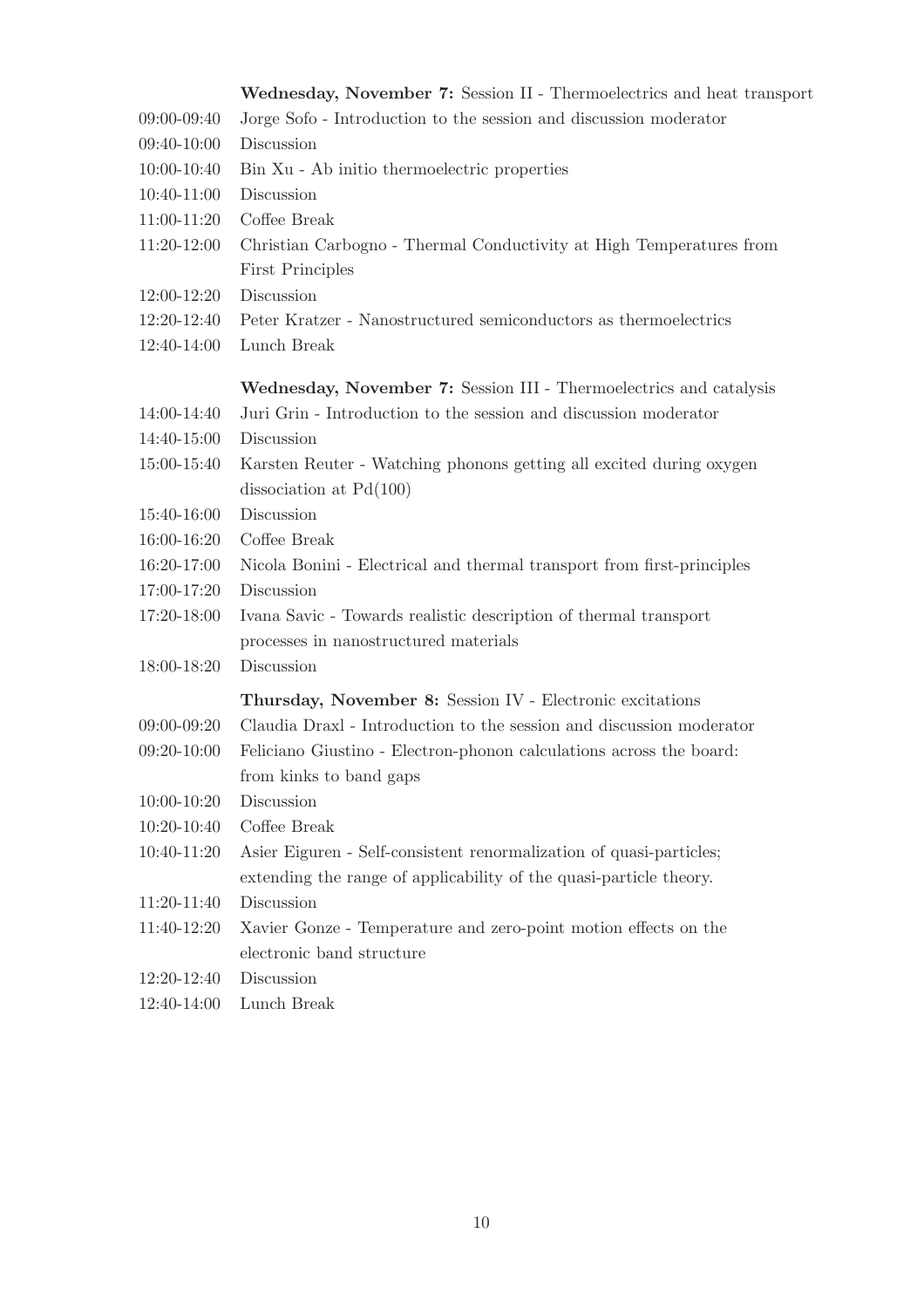|                 | Thursday, November 8: Session V - Semiconductors and nanostructures                    |
|-----------------|----------------------------------------------------------------------------------------|
| 14:00-14:40     | Bertram Batlogg - Introduction to the session and discussion moderator                 |
| 14:40-15:00     | Discussion                                                                             |
| 15:00-15:40     | Karsten Hannewald - Polaronic signatures in the static and dynamical                   |
|                 | conductivities of organic crystals                                                     |
| 15:40-16:00     | Discussion                                                                             |
| 16:00-16:20     | Coffee Break                                                                           |
| 16:20-17:00     | Martin Gläßl - Real-time path integrals for laser driven                               |
|                 | carrier-phonon dynamics in quantum dots                                                |
| 17:00-17:20     | Discussion                                                                             |
| 17:20-19:00     | Poster Session                                                                         |
| 19:30-22:00     | Social Dinner                                                                          |
|                 |                                                                                        |
|                 |                                                                                        |
|                 | Thursday, November 9: Session VI - Excitations in strong fields and                    |
|                 | time-resolved excitations                                                              |
| $09:00 - 09:20$ | Ignacio Franco - Introduction to the session and discussion moderator                  |
| $09:20-10:00$   | Oleg Prezhdo - Elastic and Inelastic Electron-Phonon Scattering in Nanoscale Materials |
| $10:00 - 10:20$ | Discussion                                                                             |
| 10:20-10:40     | Coffee Break                                                                           |
| 10:40-11:20     | Ermin Malic - Ultrafast relaxation dynamics in graphene - Impact of                    |
|                 | carrier-phonon and carrier-carrier scattering                                          |
| 11:20-11:40     | Discussion                                                                             |
| 11:40-12:20     | Robert van Leeuwen - Electron-electron and electron-phonon interactions                |
|                 | in time-dependent quantum transport using non-equilibrium many-body theory             |
| 12:20-12:40     | Discussion                                                                             |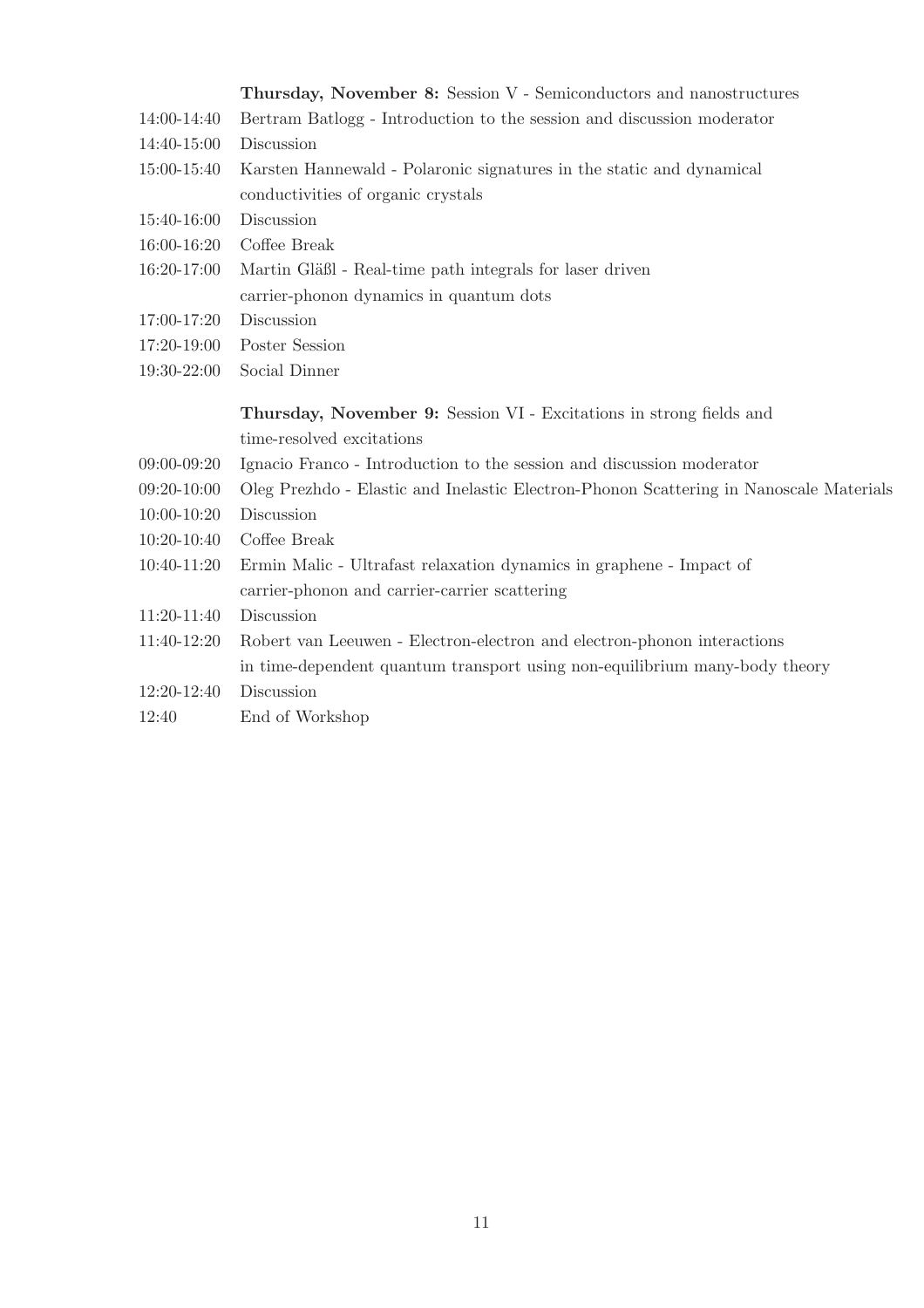## 4 General Job Announcements

# PhD Position in Development of Electronic Structure Codes at Materials Center Leoben, Austria

A PhD position is available at Materials Center Leoben (MCL, Austria) under the supervision of Prof. Peter Puschnig (University of Graz, Austria). The successful candidate will join the PhD program at the University of Graz (http://physik.uni-graz.at/doktoratsschule/index.php), and will perform his/her research activities at the atomistic modelling group at MCL. The MCL is a research centre for materials engineering and development with strong ties to both industry and academia. At the atomistic modelling group, we strive for the accurate description of the thermodynamic and mechanical properties of steels using first-principles methods (http://www.mcl.at/en/forschung/atomistic-modeling/properties-of-steels.html). The principal focus of the PhD project will be the development of state-of-the-art density-functional codes which will open new possibilities in modelling complex materials. Such development will be done in close collaboration with Prof. Andrei Ruban (Royal Institute of Technology, Stockholm, Sweden) and Dr. Oleg Peil (University of Geneva, Switzerland).

Proficient skills in scientific programming (including Fortran) and strong background in solidstate physics are needed. A starting date around July 2013 is anticipated. Please send Curriculum Vitae and two reference letters to peter.puschnig@uni-graz.at (Cc: a.huamantinco@mcl.at). Consideration of candidates will begin immediately and will continue until the position is filled.

Dr. Andrei Reyes Huamantinco Materials Center Leoben Roseggerstrasse 12 A-8700 Leoben Austria Tel. +43 3842 45922 72 Fax +43 3842 45922 500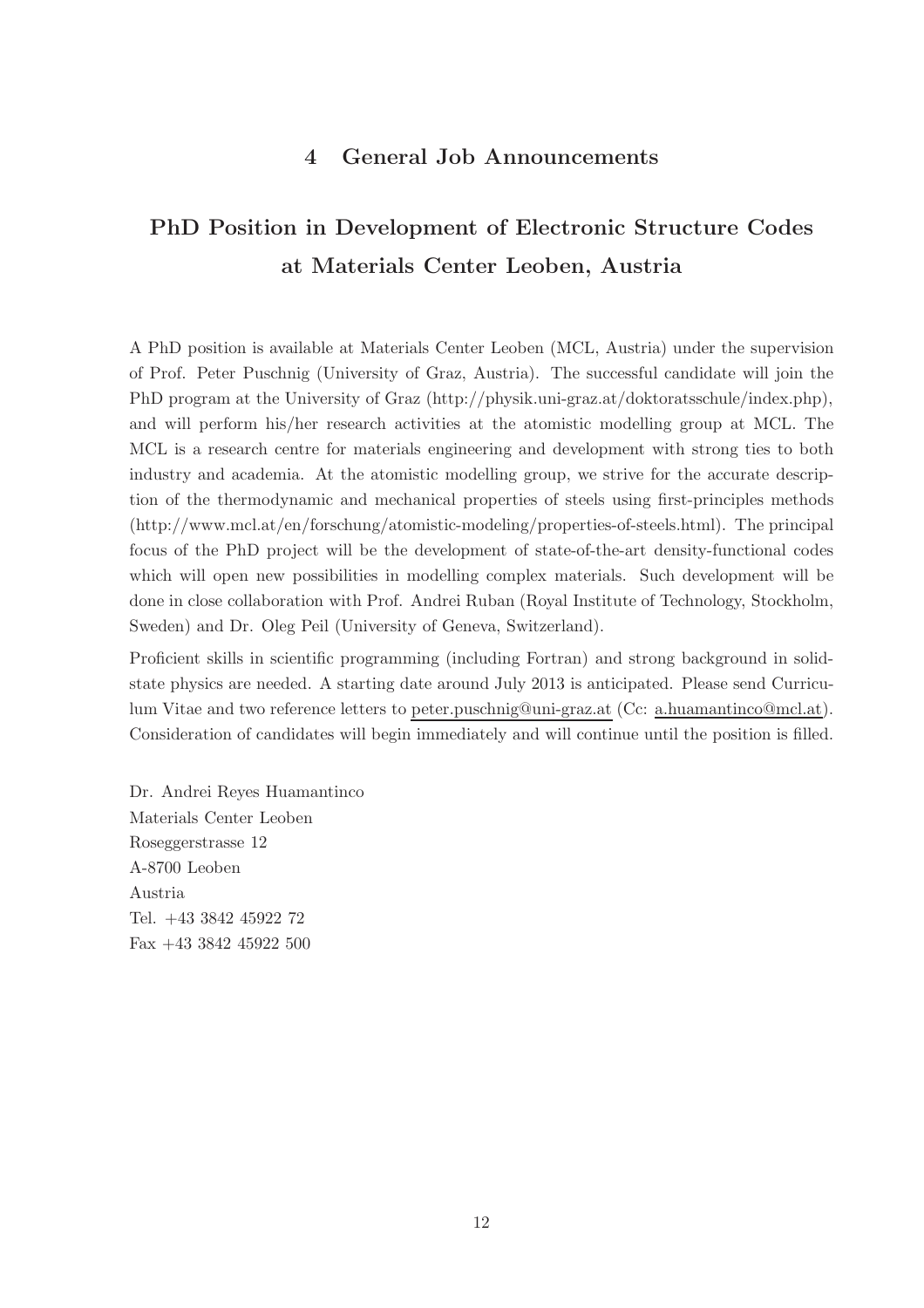## 5 Abstracts

# Orbital-dependent electron tunneling within the atom superposition approach: Theory and application to  $W(110)$

K. Palotás<sup>1</sup>, G. Mándi<sup>1</sup>, and L. Szunyogh<sup>1,2</sup>

<sup>1</sup> Budapest University of Technology and Economics, Department of Theoretical Physics, Budafoki út 8., H-1111 Budapest, Hungary <sup>2</sup> Condensed Matter Research Group of the Hungarian Academy of Sciences, Budafoki út 8., H-1111 Budapest, Hungary

#### Abstract

We introduce an orbital dependent electron tunneling model and implement it within the atom superposition approach for simulating scanning tunneling microscopy (STM) and spectroscopy (STS). Applying our method, we analyze the convergence and the orbital contributions to the tunneling current and the corrugation of constant current STM images above the W(110) surface. In accordance with a previous study [Heinze et al., Phys. Rev. B 58, 16432 (1998)], we find atomic contrast reversal depending on the bias voltage. Additionally, we analyze this effect depending on the tip-sample distance using different tip models, and find two qualitatively different behaviors based on the tip orbital composition. As an explanation, we highlight the role of the real space shape of the orbitals involved in the tunneling. STM images calculated by our model agree well with Tersoff-Hamann and Bardeen results. The computational efficiency of our model is remarkable as the k-point samplings of the surface and tip Brillouin zones do not affect the computation time, in contrast to the Bardeen method.

(Physical Review B 86, 235415 (2012)) Contact person: Krisztián Palotás, palotas@phy.bme.hu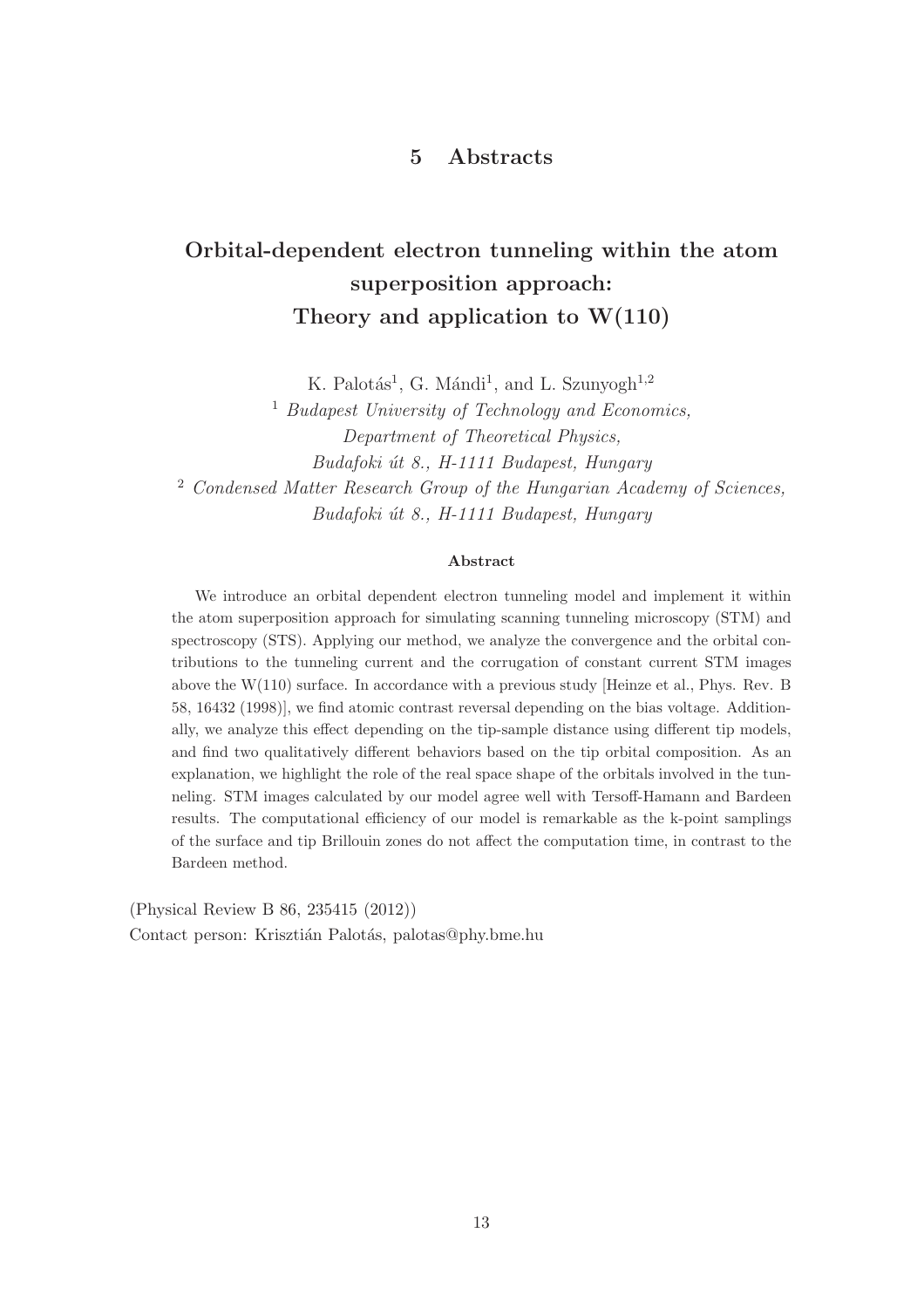# Analytic evaluation of the electronic self-energy in the GW approximation for two electrons on a sphere

Arno Schindlmayr

Department Physik, Universität Paderborn, 33095 Paderborn, Germany Institute for Solid State Physics, University of Tokyo, Kashiwa, Chiba 277-8581, Japan

#### Abstract

The GW approximation for the electronic self-energy is an important tool for the quantitative prediction of excited states in solids, but its mathematical exploration is hampered by the fact that it must, in general, be evaluated numerically even for very simple systems. In this paper I describe a nontrivial model consisting of two electrons on the surface of a sphere, interacting with the normal long-range Coulomb potential, and show that the GW self-energy, in the absence of self-consistency, can in fact be derived completely analytically in this case. The resulting expression is subsequently used to analyze the convergence of the energy gap between the highest occupied and the lowest unoccupied quasiparticle orbital with respect to the total number of states included in the spectral summations. The asymptotic formula for the truncation error obtained in this way, whose dominant contribution is proportional to the cutoff energy to the power  $-3/2$ , may be adapted to extrapolate energy gaps in other systems.

(Submitted to Phys. Rev. B) Contact person: Arno.Schindlmayr@uni-paderborn.de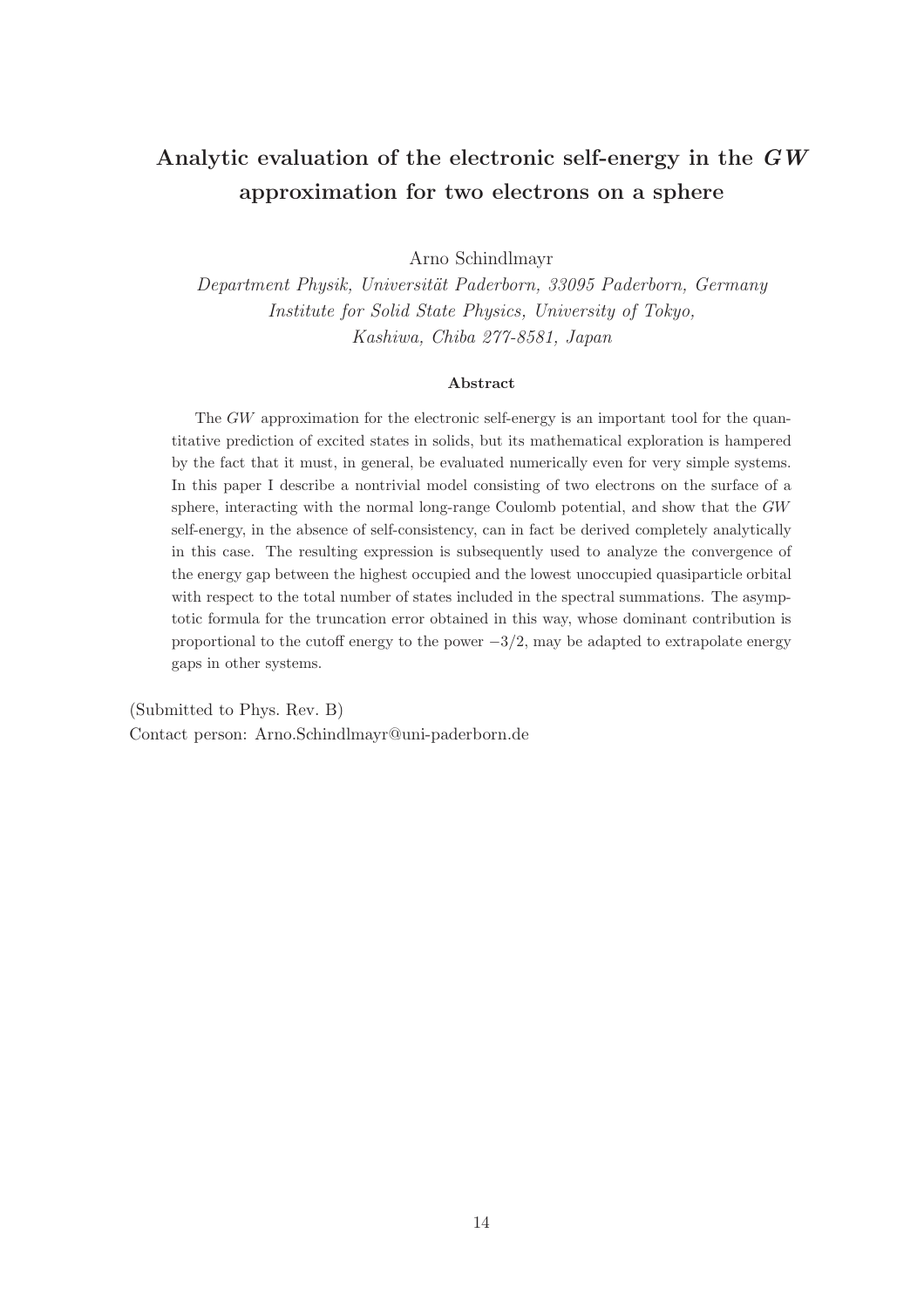# Comparison of stress and total energy methods for calculation of elastic properties of semiconductors

M. A. Caro,  $1,2$  S. Schulz<sup>1</sup> and E. P. O'Reilly<sup>1,2</sup>

<sup>1</sup>Tyndall National Institute, Dyke Parade, Cork, Ireland  ${}^{2}$ Department of Physics, University College Cork, Cork, Ireland

#### Abstract

We explore the calculation of the elastic properties of zinc-blende and wurtzite semiconductors using two different approaches: one based on stress and the other on total energy as a function of strain. The calculations are carried out within the framework of density functional theory in the local density approximation, with the plane wave-based package vasp. We use AlN as a test system, with some results also shown for selected other materials (C, Si, GaAs and GaN). Differences are found in convergence rate between the two methods, especially in low symmetry cases, where there is a much slower convergence for total energy calculations with respect to the number of plane waves and k points used. The stress method is observed to be more robust than the total energy method with respect to the residual error in the elastic constants calculated for different strain branches in the systems studied.

(Published in J. Phys.: Condens. Matter 25, 025803 (2013) ) Contact person: mcaroba@gmail.com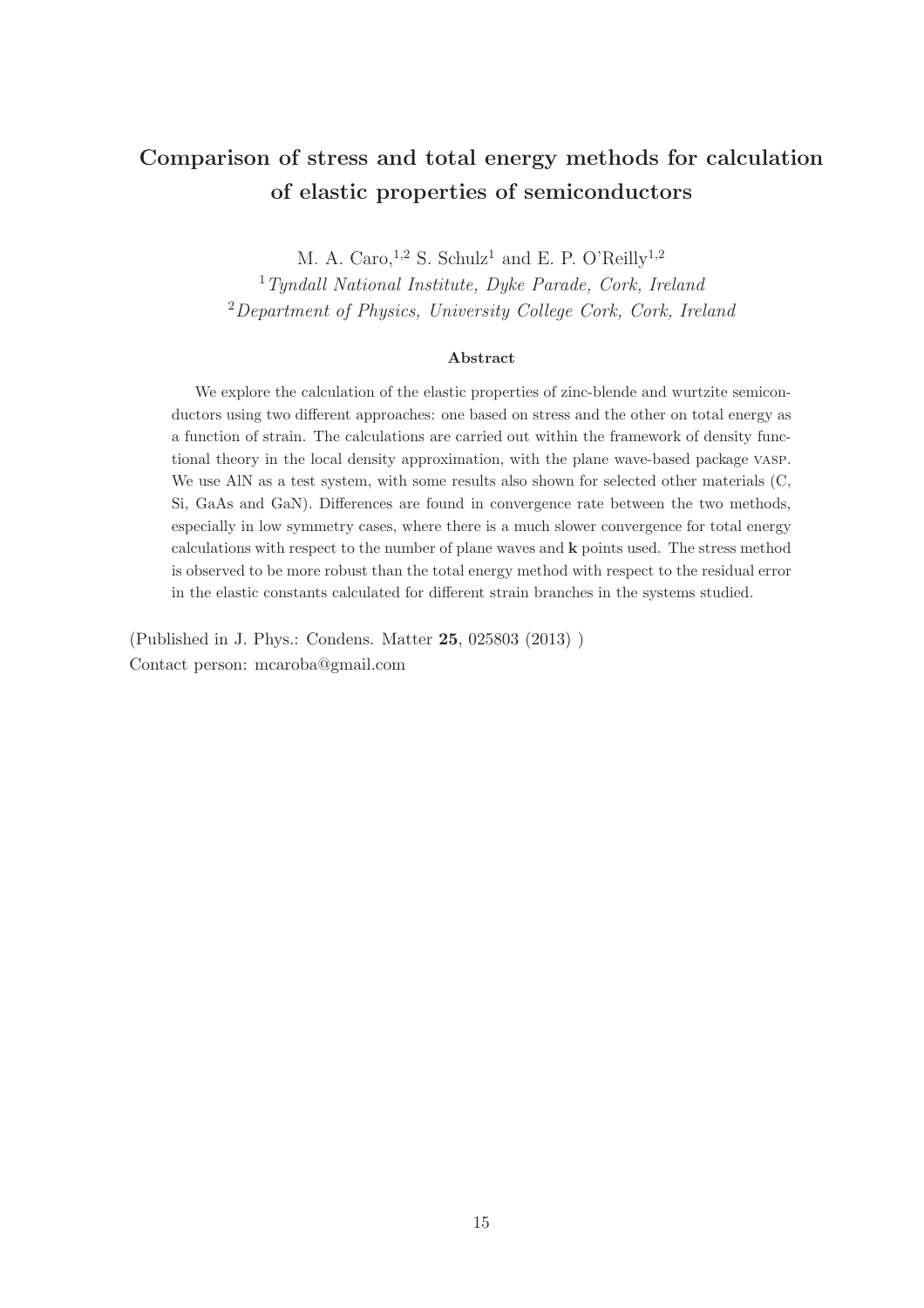# Thermal conductivity of bulk and nanowire  $Mg_2Si_xSn_{1-x}$  alloys from first principles

W. Li<sup>1</sup>, L. Lindsay<sup>2</sup>, D. A. Broido<sup>3</sup>, Derek A. Stewart<sup>4</sup>, Natalio Mingo<sup>1</sup>

LITEN, CEA-Grenoble, 17 Rue de Martyrs, Grenoble 38000 France Naval Research Laboratory, Washington, DC 20375, USA Dept. of Physics, Boston College, Chestnut Hill, MA 02467, USA Cornell Nanoscale Facility, Cornell University, Ithaca, NY 14853, USA

#### Abstract

The lattice thermal conductivity  $(\kappa)$  of the thermoelectric materials, Mg<sub>2</sub>Si, Mg<sub>2</sub>S<sub>n</sub>, and their alloys, are calculated for bulk and nanowires, without adjustable parameters. We find good agreement with bulk experimental results. For large nanowire diameters, size effects are stronger for the alloy than for the pure compounds. For example, in 200 nm diameter nanowires  $\kappa$  is lower than its bulk value by 30%, 20%, and 20% for  $Mg_2Si_{0.6}Sn_{0.4}$ ,  $Mg_2Si$ , and  $Mg_2$ Sn respectively. For nanowires less than 20 nm thick, the relative decrease surpasses 50%, and it becomes larger in the pure compounds than in the alloy. At room temperature,  $\kappa$  of Mg<sub>2</sub>Si<sub>x</sub>Sn<sub>1−x</sub> is less sensitive to nanostructuring size effects than Si<sub>x</sub>Ge<sub>1−x</sub>, but more sensitive than PbTe<sub>x</sub>Se<sub>1−x</sub>. This suggests that further improvement of Mg<sub>2</sub>Si<sub>x</sub>Sn<sub>1−x</sub> as a non-toxic thermoelectric may be possible.

(Physical Review B, 86, 174307 (2012)) http://dx.doi.org/10.1103/PhysRevB.86.174307 Contacts: Natalio Mingo natalio.mingo@cea.fr and David Broido david.broido@bc.edu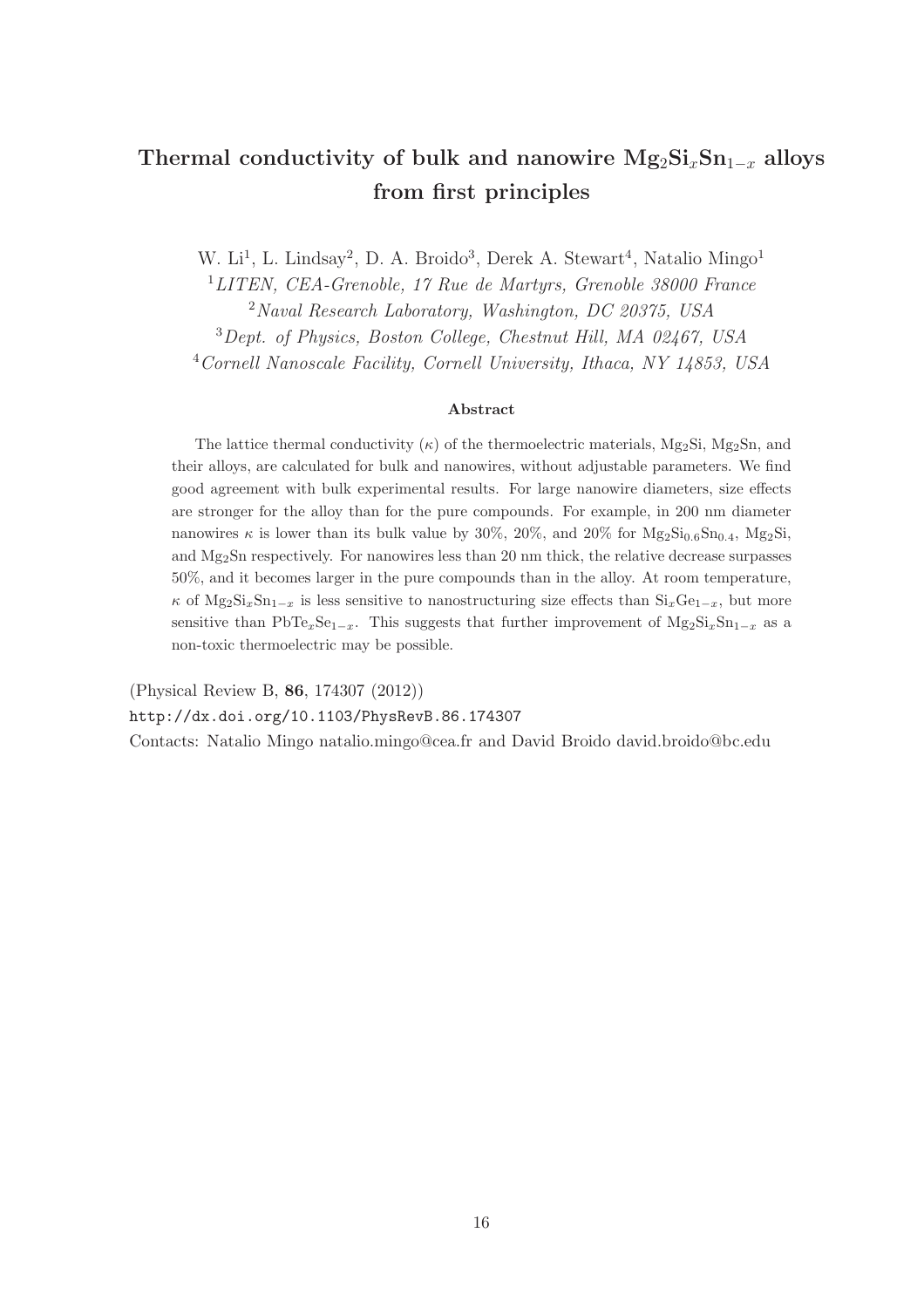# Rare-Earth vs. Heavy Metal Pigments and their Colors from First Principles

Jan M. Tomczak<sup>1</sup>, Leonid V. Pourovskii<sup>2</sup>, Loig Vaugier<sup>2</sup>, Antoine Georges<sup>2,3,4,5</sup>, and Silke Biermann<sup>2,5</sup>

<sup>1</sup>Department of Physics and Astronomy, Rutgers University, Piscataway, USA

 $2$ Centre de Physique Théorique, Ecole Polytechnique, Palaiseau, France

 $3$ Collège de France, 11 place Marcelin Berthelot, Paris, France

 $^{4}$ DPMC-MaNEP, Université de Genève, Genève, Suisse

<sup>5</sup>Japan Science and Technology Agency, CREST, Japan

#### Abstract

Many inorganic pigments contain heavy metals hazardous to health and environment. Much attention has been devoted to the quest for non-toxic alternatives based on rare-earth elements. The computation of colors from first principles is a challenge to electronic structure methods however, especially for materials with localized f-orbitals. Here, starting from atomic positions only, we compute the color of the red pigment cerium fluorosulfide CeSF, as well as of mercury sulfide HgS (classic "vermilion"). Our methodology employs manybody theories to compute the optical absorption, combined with an intermediate length-scale modelization to assess how coloration depends on film thickness, pigment concentration and granularity. We introduce a quantitative criterion for the performance of a pigment. While for HgS this criterion is satisfied due to large transition matrix elements between wide bands, CeSF presents an alternative paradigm: the bright red color is shown to stem from the combined effect of the quasi two-dimensionality and the localized nature of 4f states. Our work demonstrates the power of modern computational methods, with implications for the theoretical design of materials with specific optical properties.

(Proc. Natl. Acad. Sci. USA 110(3) 904-907 (2013) [preprint: arXiv:1301.0630]) Contact person: jtomczak@physics.rutgers.edu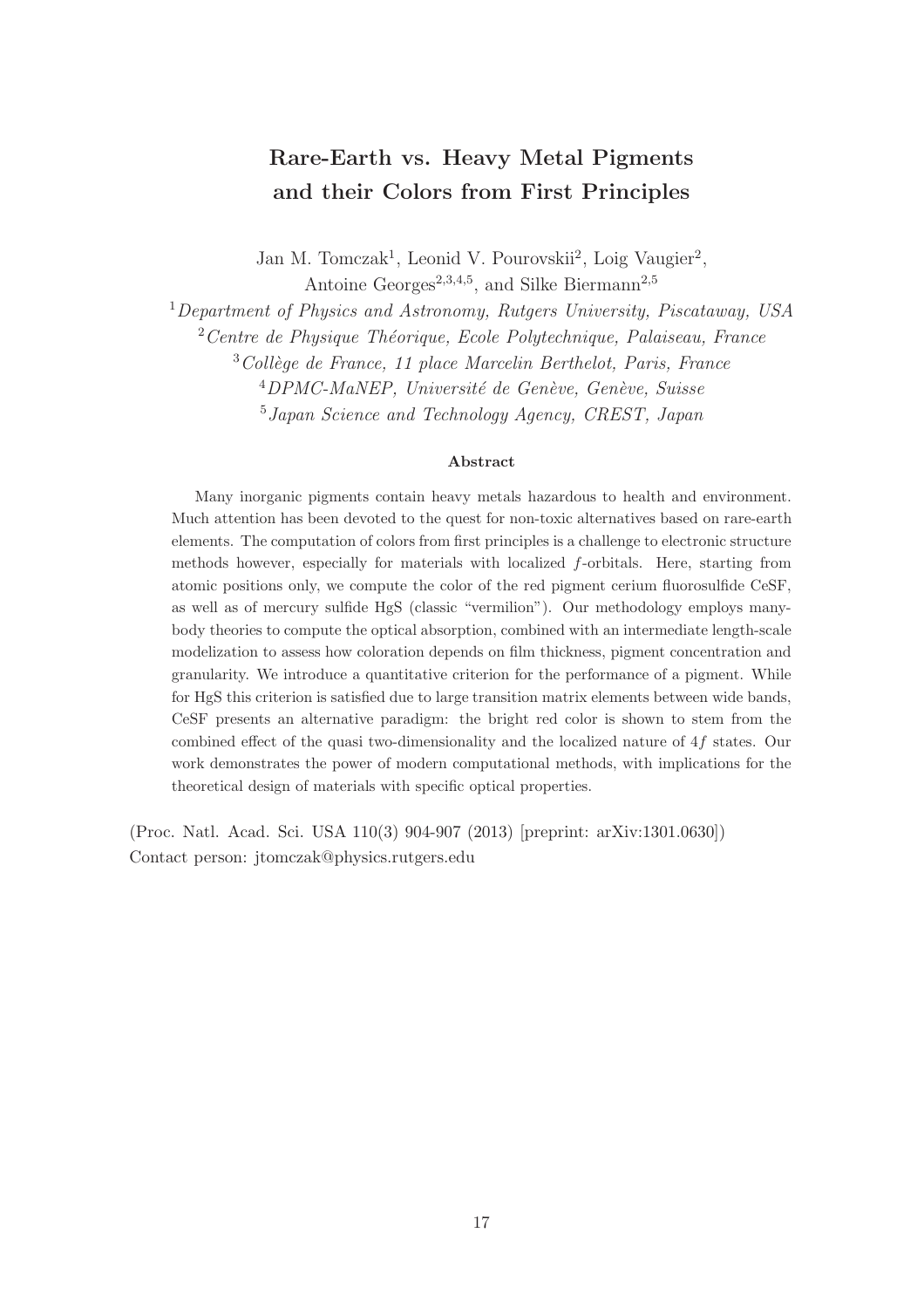# Combined GW and dynamical mean field theory: Dynamical screening effects in transition metal oxides

Jan M. Tomczak<sup>1</sup>, Michele Casula<sup>2</sup>, Takashi Miyake<sup>3,4</sup> Ferdi Aryasetiawan<sup>5</sup>, and Silke Biermann<sup>4,6</sup>

<sup>1</sup>Department of Physics and Astronomy, Rutgers University, Piscataway, USA

 $2$  CNRS and Institut de Minéralogie et de Physique des Milieux condensés,

Université Pierre et Marie Curie, Paris, France

<sup>3</sup>Nanosystem Research Institute (NRI) RICS, AIST, Tsukuba, Japan

<sup>4</sup>Japan Science and Technology Agency, CREST, Japan

<sup>5</sup>Department of Physics, Mathematical Physics, Lund University, Lund, Sweden  $6$ Centre de Physique Théorique, Ecole Polytechnique, Palaiseau, France

#### Abstract

We present the first dynamical implementation of the combined GW and dynamical mean field scheme ("GW+DMFT") for first principles calculations of the electronic properties of correlated materials. The application to the ternary transition metal oxide  $SrVO<sub>3</sub>$  demonstrates that this schemes inherits the virtues of its two parent theories: a good description of the local low energy correlation physics encoded in a renormalized quasi-particle band structure, spectral weight transfer to Hubbard bands, and the physics of screening driven by long-range Coulomb interactions. Our data is in good agreement with available photoemission and inverse photoemission spectra; our analysis leads to a reinterpretation of the commonly accepted "three-peak structure" as originating from orbital effects rather than from the electron addition peak within the  $t_{2g}$  manifold.

(Europhys. Lett. (EPL) 100(6) 67001 (2012) [preprint: arXiv:1210.6580]) Contact person: jtomczak@physics.rutgers.edu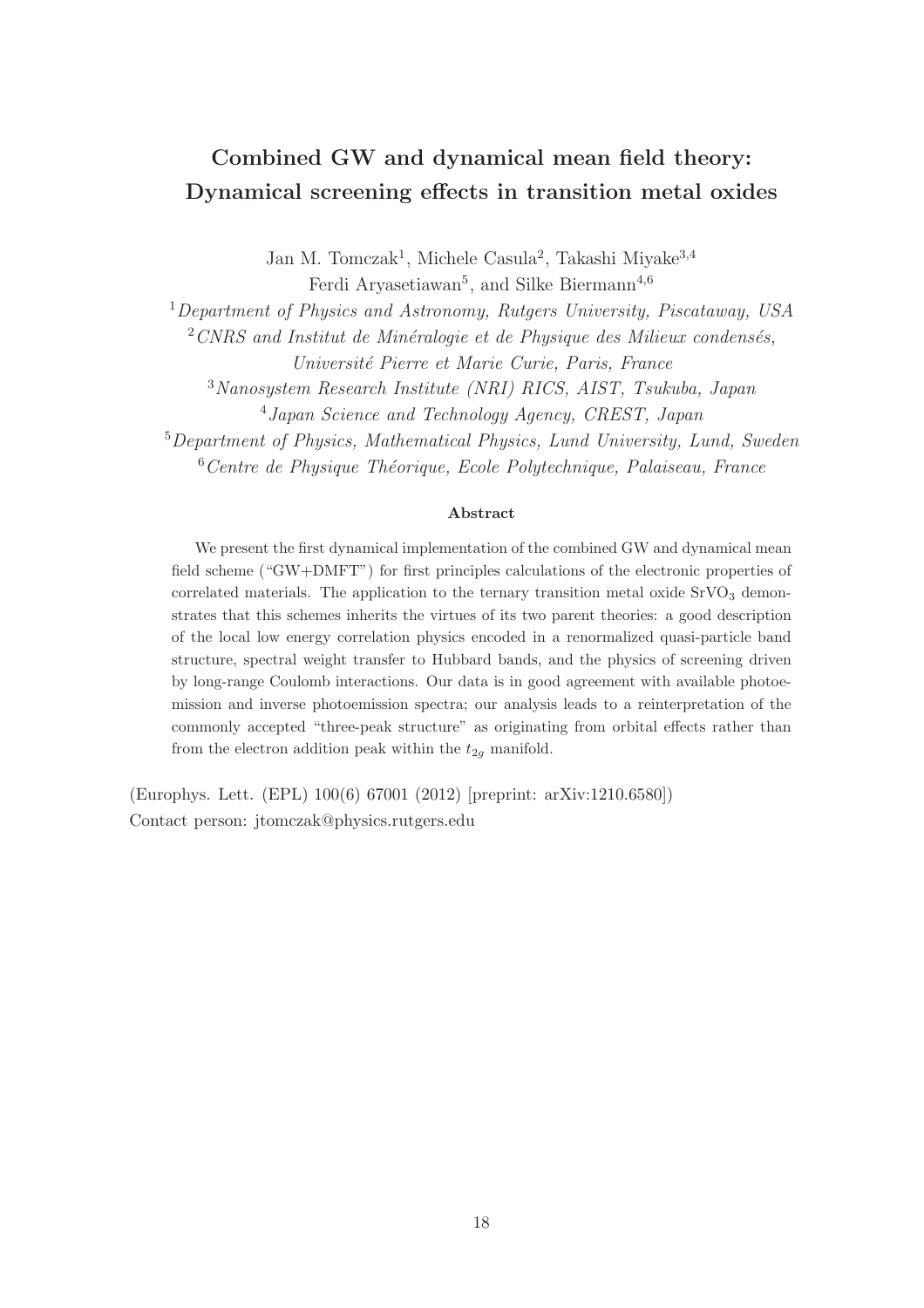# Prediction of the bias voltage dependent magnetic contrast in spin-polarized scanning tunneling microscopy

 $K$  Palotás<sup>1</sup>

<sup>1</sup> Budapest University of Technology and Economics, Department of Theoretical Physics, and Condensed Matter Research Group of the Hungarian Academy of Sciences, Budafoki út 8., H-1111 Budapest, Hungary

#### Abstract

This work is concerned with the theoretical description of the contrast, i.e., the apparent height difference between two lateral surface positions on constant current spin-polarized scanning tunneling microscopy (SP-STM) images. We propose a method to predict the bias voltage dependent magnetic contrast from single point tunneling current or differential conductance measurements, without the need of scanning large areas of the surface. Depending on the number of single point measurements, the bias positions of magnetic contrast reversals and of the maximally achievable magnetic contrast can be determined. We validate this proposal by simulating SP-STM images on a complex magnetic surface employing a recently developed approach based on atomic superposition. Furthermore, we show evidence that the tip electronic structure and magnetic orientation have a major effect on the magnetic contrast. Our theoretical prediction is expected to inspire experimentalists to considerably reduce measurement efforts for determining the bias dependent magnetic contrast on magnetic surfaces.

(Physical Review B 87, 024417 (2013)) Contact person: Krisztián Palotás, palotas@phy.bme.hu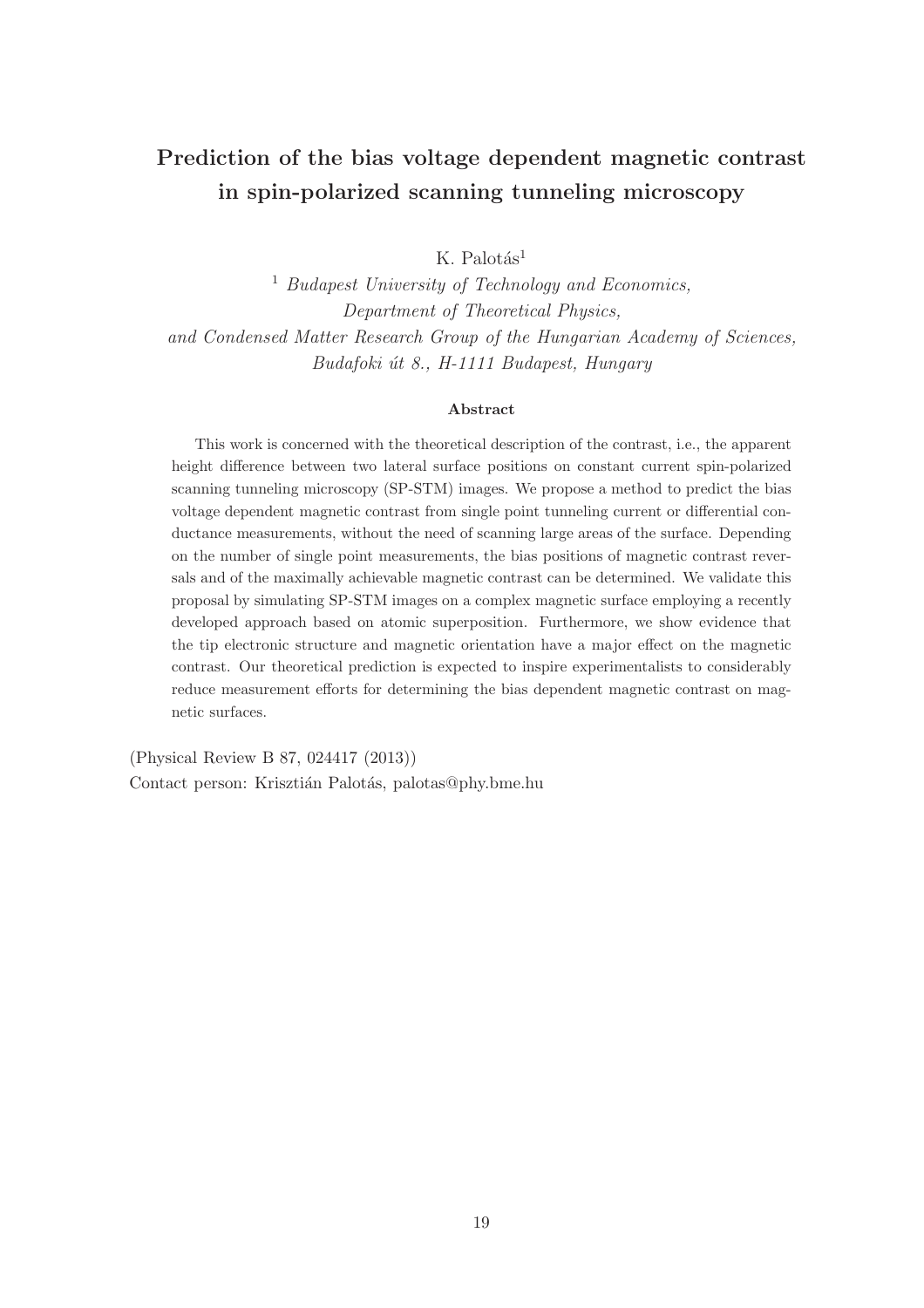# Understanding Structure and Bonding of Multilayered Metal-Organic Nanostructures

David A. Egger<sup>1</sup>, Victor G. Ruiz<sup>2</sup>, Wissam. A. Saidi<sup>3</sup>,

Tomáš Bučko<sup>4,5</sup>, Alexandre Tkatchenko<sup>2</sup>, and Egbert Zojer<sup>1</sup>

<sup>1</sup>Institute of Solid State Physics, Graz University of Technology,

Petersgasse 16, 8010 Graz, Austria

<sup>2</sup>Fritz-Haber-Institut der Max-Planck-Gesellschaft,

Faradayweg 4–6, 14195 Berlin, Germany

<sup>3</sup>Department of Chemical and Petroleum Engineering, University of Pittsburgh,

1249 Benedum Hall, Pittsburgh, PA 15261, U.S.A.

<sup>4</sup>Department of Physical and Theoretical Chemistry, Faculty of Natural Sciences,

Comenius University, Mlynska Dolina, SK-84215 Bratislava, Slovakia

<sup>5</sup>Slovak Academy of Sciences, Institute of Inorganic Chemistry, Dubravska cesta 9, SK-84236 Bratislava, Slovakia

#### Abstract

For organic and hybrid electronic devices, the physicochemical properties of the contained interfaces play a dominant role. To disentangle the various interactions occurring at such heterointerfaces, we here model a complex, yet prototypical, three-component system consisting of a Cu-phthalocyanine (CuPc) film on a 3,4,9,10-perylene-tetracarboxylicdianhydride  $(PTCDA)$  monolayer adsorbed on  $Ag(111)$ . The two encountered interfaces are similar, as in both cases there would be no bonding without van der Waals interactions. Still they are also distinctly different, as only at the  $Ag(111)$ -PTCDA interface massive chargerearrangements occur. Using recently developed theoretical tools, we show that it has become possible to provide atomistic insight into the physical and chemical processes in this comparatively complex nanostructure being able to distinguish between interactions involving local rearrangements of the charge density and long-range van der Waals attraction.

(Accepted in J. Phys. Chem. C (January 2013)) Contact person: Alexandre Tkatchenko (tkatchenko@fhi-berlin.mpg.de)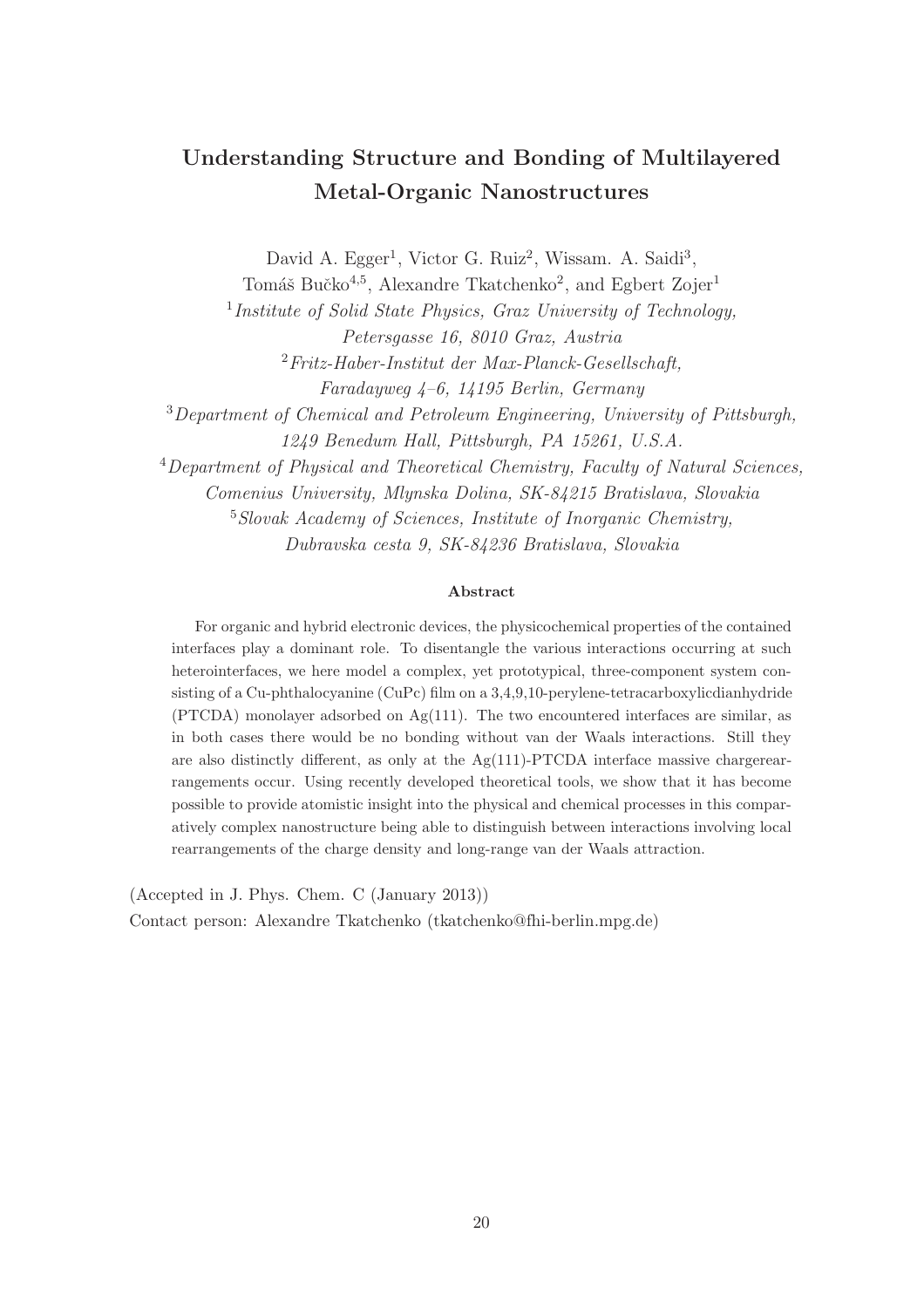# Renormalized Second-order Perturbation Theory for The Electron Correlation Energy: Concept, Implementation, and Benchmarks

Xinguo Ren<sup>1</sup>, Patrick Rinke<sup>1</sup>, Gustavo E. Scuseria<sup>2</sup>, and Matthias Scheffler<sup>1</sup>  $1$ Fritz-Haber-Institut der Max-Planck-Gesellschaft, Faradayweg 4–6, 14195 Berlin, Germany <sup>2</sup>Department of Chemistry and Department of Physics  $\mathcal{C}$  Astronomy, Rice University, Houston, Texas 77005, USA

#### Abstract

We present a renormalized second-order perturbation theory (rPT2), based on a Kohn-Sham (KS) reference state, for the electron correlation energy that includes the random-phase approximation (RPA), second-order screened exchange (SOSEX), and renormalized single excitations (rSE). These three terms all involve a summation of certain types of diagrams to infinite order, and can be viewed as "renormalization" of the 2nd-order direct, exchange, and single excitation (SE) terms of Rayleigh-Schrödinger perturbation theory based on an KS reference. In this work we establish the concept of rPT2 and present the numerical details of our SOSEX and rSE implementations. A preliminary version of rPT2, in which the renormalized SE (rSE) contribution was treated approximately, has already been benchmarked for molecular atomization energies and chemical reaction barrier heights and shows a well balanced performance [Paier et al., New J. Phys. 14, 043002 (2012)]. In this work, we present a refined version of rPT2, in which we evaluate the rSE series of diagrams rigorously. We then extend the benchmark studies to non-covalent interactions, including the rare-gas dimers, and the S22 and S66 test sets. Despite some remaining shortcomings, we conclude that rPT2 gives an overall satisfactory performance across different chemical environments, and is a promising step towards a generally applicable electronic structure approach.

(Submitted to Phys. Rev. B (January 2013)) Contact person: Patrick Rinke (rinke@fhi-berlin.mpg.de)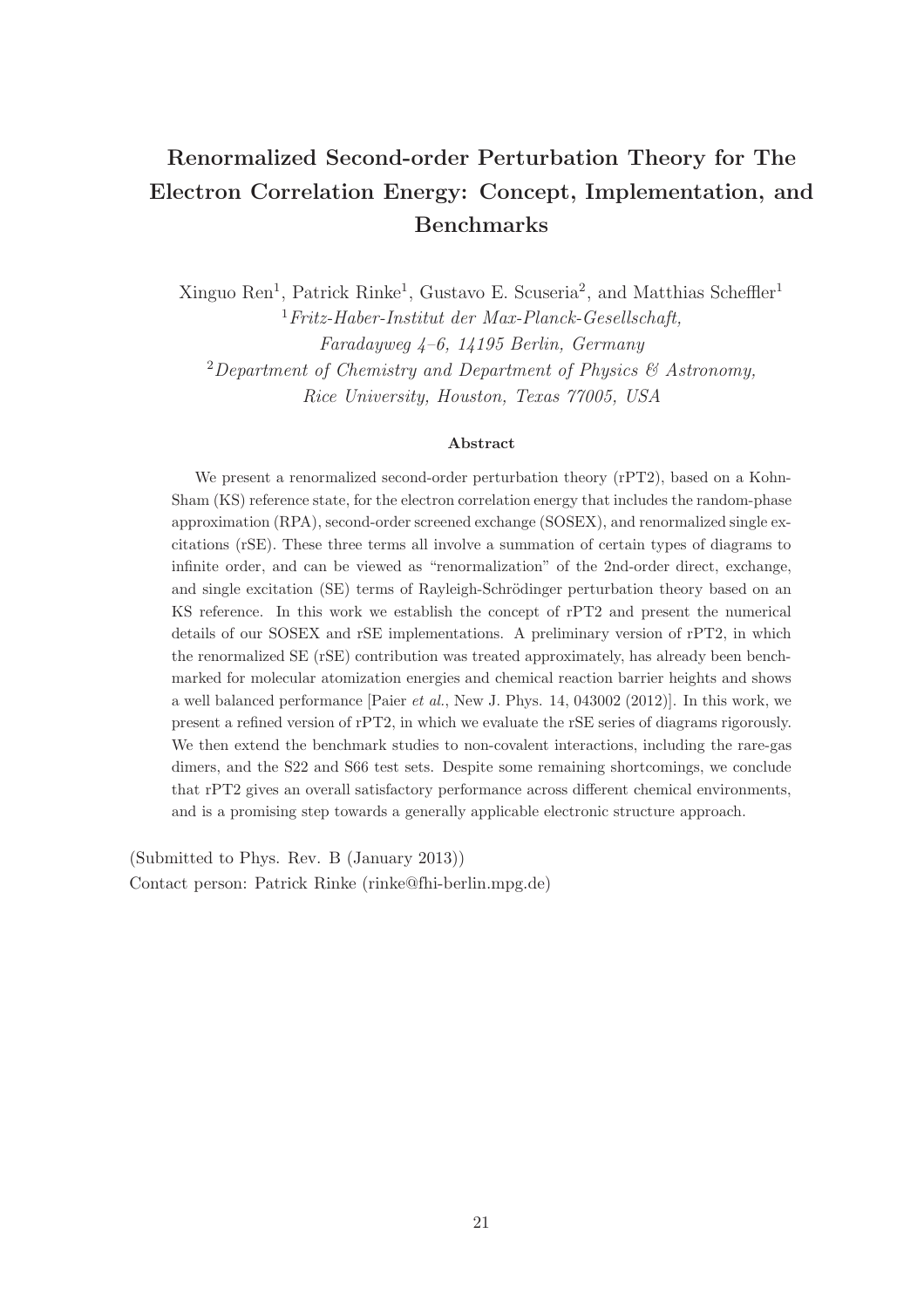## Reflections on the Life and Science of Balazs L. Gyorffy (1938-2012) "Life without U"

G. Malcolm Stocks (ORNL, USA), Walter M. Temmerman (Daresbury Laboratory, UK), Julie B. Staunton (Warwick University, UK), James F. Annett (University of Bristol, UK), Ingrid Mertig (Martin Luther University and MPIfM, Halle, Germany), Peter Weinberger (Formerly, Technical University Vienna, Austria), and Paul J. Durham (Daresbury Laboratory, UK)

### Introduction

The December issue of the Psi-k Newsletter carried the sad news of the death on October 25, 2012 of Professor Balazs L. Gyorffy, together with a reprint of a formal obituary that was written by Professor Robert Evans, FRS. As part of a broader tribute to Professor Gyorffy, this issue carries a compilation of contributions from some of Balazs' collaborators, friends and colleagues from within Psi-k and outside, reflecting on their experiences of working with him. Balazs' enthusiasm for science and life was irrepressible and a source of pleasure for those that shared in his scientific genius and knew him as a loyal and considerate friend. From the beginning, Balazs focused on what we now call "first principles" electronic approaches and eschewed the introduction of adjustable parameters whenever possible, often humorously positing that in condensed matter physics there is only one parameter - the electronic charge and that is known pretty well! At the center of Balazs' attention was the "electron glue" (possibly his coinage) <sup>1</sup> and how the interactions between the  $10^{24}$  electrons that comprise it give rise to the richness of materials properties and functionalities.

In his long and highly productive career, Balazs made seminal contributions to many areas of condensed matter and materials physics - from the fundamentals of electronic structure theory, multiple scattering theory, alloy theory, superconductivity, magnetism, relativistic electron theory, strongly correlated electron theory, symmetry and symmetry breaking in alloy and magnetic phase transformations, to the subtle manifestations and consequences of Berry curvature in materials physics - a subject on which he published a number of papers in the years after his "official" retirement. Throughout his career, Balazs worked closely with experimentalists,

<sup>&</sup>lt;sup>1</sup>While the etymology of this evocative term cannot for certain be established it is one that Balazs used early and much loved.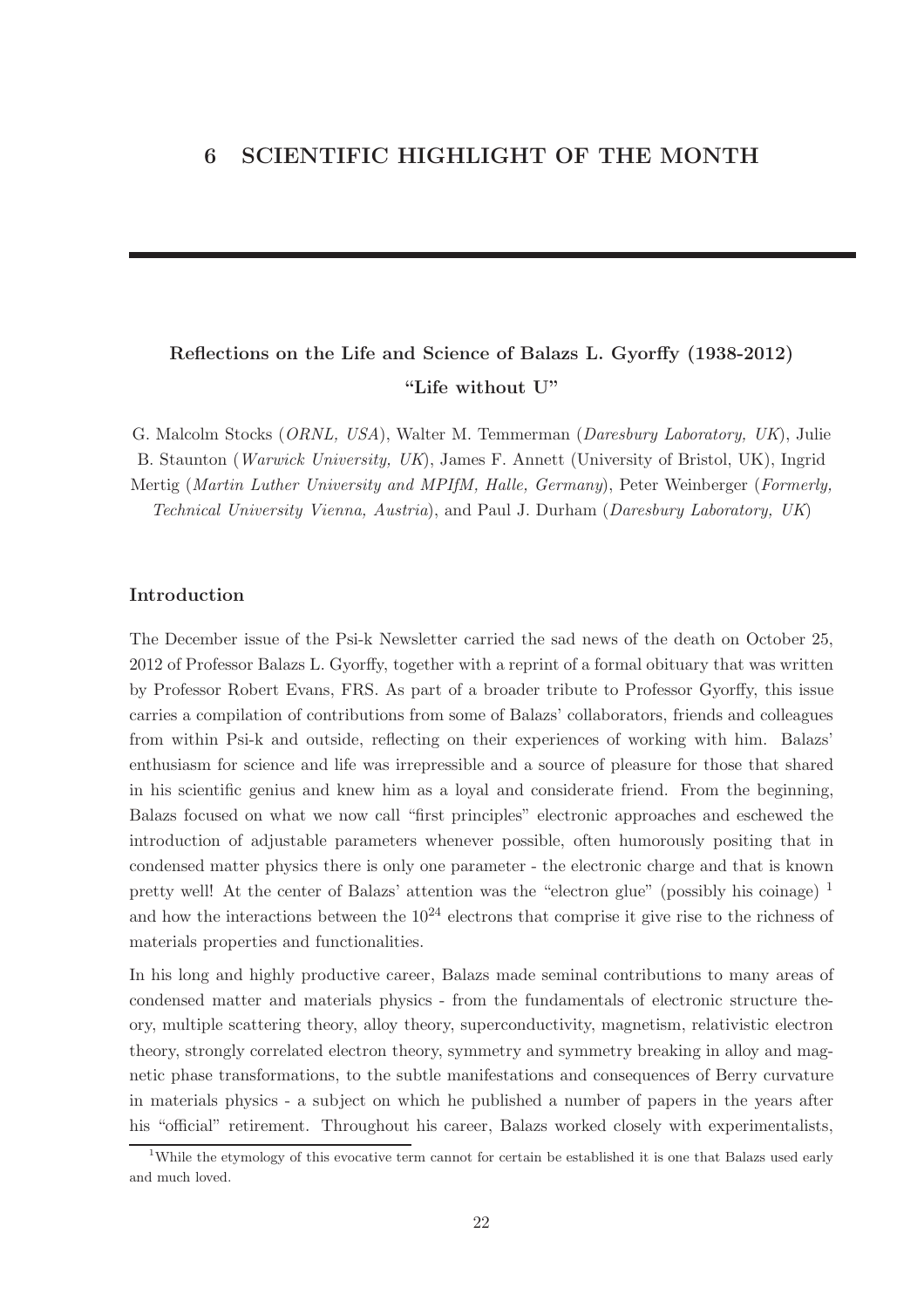often pioneering the theoretical developments necessary for the theorist to "calculate what is actually measured" without the need of intervening models and unnecessary approximations. While obtaining the most direct contact possible with experiment was a cardinal principle, simply getting agreement with experiment was never sufficient - one had to understand how this agreement arose in terms of the underlying electronic structure from which one can carry the insights and intuition gained to more complex situations and new phenomena.

Although Balazs' scientific life was centered in Bristol, his influence on the progression of condensed matter and materials theory was international and inclusive. During his long career at Bristol, Balazs mentored many students and postdocs that since have gone on to illustrious careers of their own. Indeed many of these are now professors and senior researchers at major universities and laboratories in the UK, continental Europe and North America. In addition Balazs was a valued collaborator and advisor to innumerable scientists and research groups around the world. His ability to see the big picture, to make connections across apparently disparate fields of physics, and his deep insights into electronic structure theory and materials phenomena were an endless source of inspiration to many.

Beginning in the mid-1970's, Balazs took up the challenge of maintaining UK leadership in the development of first principles electronic techniques with his involvement (along with Volker Heine and others) in founding and sponsoring the Collaborative Computational Project-9 (CCP9) - a role that would be extended to the whole of Europe through his efforts in helping shape the Psi-k network. With this in mind it is therefore appropriate that the Psi-k newsletter has agreed to carry a series of articles of remembrance by a few of the many colleagues that had the privilege and pleasure of working with him. The spirit of these is not to chronicle the full scope of Balazs' contributions to science but to highlight some of the areas of greatest impact and provide insights into what it was like to be with him during these scientific adventures.

### Malcolm Stocks: "If you have the opportunity, it is a good idea to work with the best"

I believe that I first met Balazs in late 1968 at the University of Sheffield when I was assigned to assist him in supervising an undergraduate Physics "problem" class. What is perhaps most remarkable about this is that I am no longer completely sure of these circumstances; remarkable because it is now so hard to imagine any interaction with Balazs without it being forever imprinted on one's memory. My second point of interaction was centered in Oak Ridge and would lay the foundation for much of my scientific career and greatly influence that of Balazs. The catalyst for this was Sam Faulkner who also met Balazs at Sheffield. Sam had been awarded a Fulbright Fellowship and was on leave from Oak Ridge National Laboratory (ORNL) in the USA. On returning to Oak Ridge, Sam invited Balazs to act as a consultant to the Theory Group in the Metals and Ceramics Division. This 1969 visit began a lifelong relationship with Oak Ridge. It is likely during this visit that Balazs first became interested in the electronic structure theory of disordered systems and multiple scattering theory - according to Sam "out of politeness" for being invited.

By the late 1960's it was becoming increasingly clear that the "coherent potential approximation"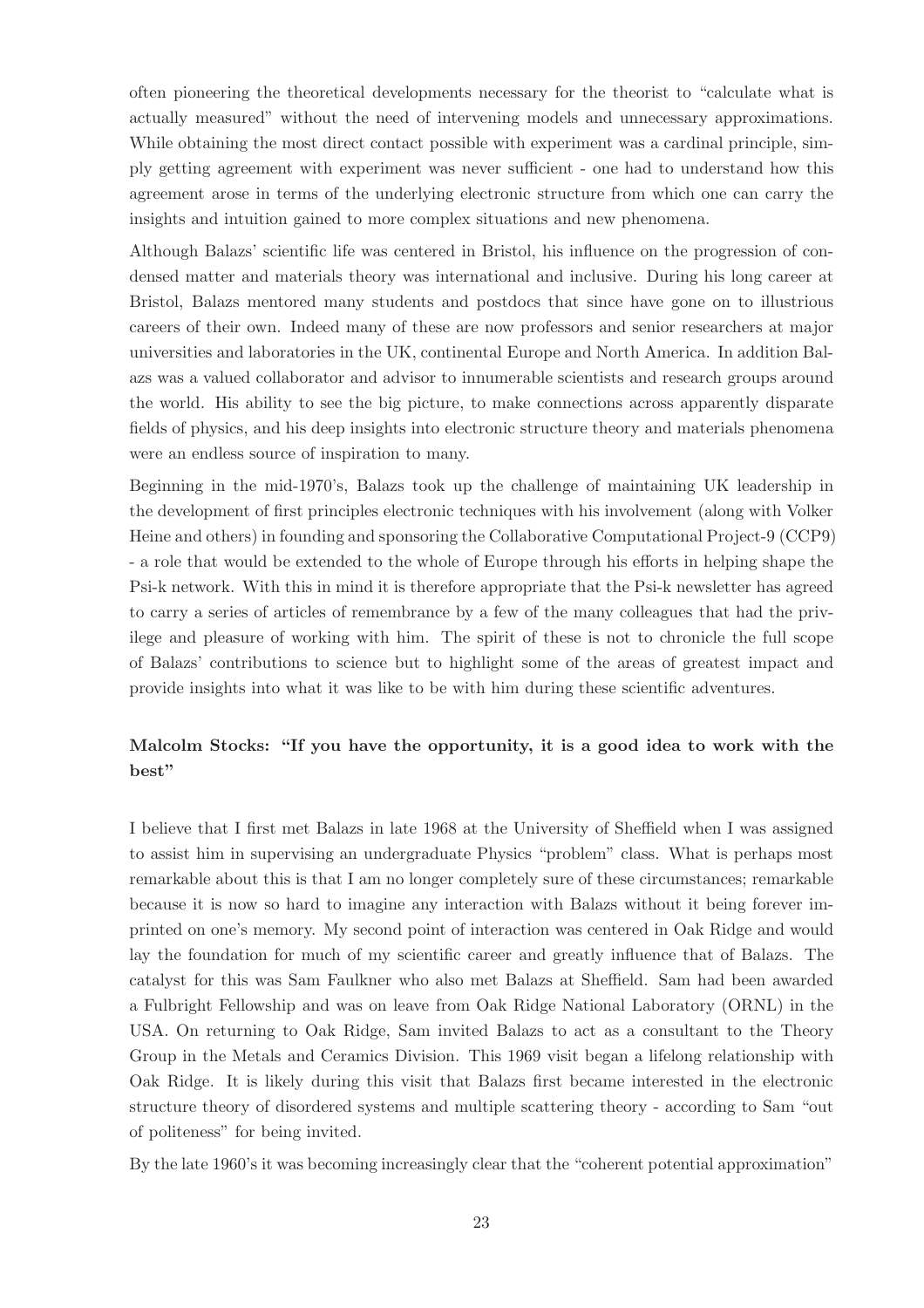(CPA) held a special place in the theory of disordered systems in that it was the first selfconsistent effective medium theory of the effects of disorder on the electronic structure. In addition the CPA was shown to sit at the top of a hierarchy of such theories that included the virtual crystal approximation (VCA) and averaged t-matrix approximation (ATA). Unlike the ansätze of the VCA and ATA, the CPA provided a way to self-consistently determine the "best" effective medium whose properties would accurately represent the configurationally averaged properties of the real disordered alloy. In a nutshell, CPA enforces the condition that replacement of the effective or coherent potential by true electron-ion potential at a site (in modern parlance the Kohn-Sham potential at that site) produce no additional scattering when averaged over all possible occupancies of that site. Not surprisingly the "coherent potential" turns out to be a complex (literally) energy dependent quantity that has to be found iteratively.

Sam Faulkner, who had been a student of Jan Korringa at Ohio State University, was very aware of the power of the CPA. Indeed, his thesis had been on disordered systems theory and it was Jan Korringa who first proposed the ATA. In addition, it was Sam Faulkner (together with Harold Davis and Hugh Joy) who, after coming to Oak Ridge in the early 1960's, had developed the first Korringa-Kohn-Rostoker (KKR) electronic structure code - a code made possible by the power of the then leadership CDC and IBM computers at Oak Ridge. It was into this environment that I came as a postdoc and Balazs came as a visitor. During his first visit to Oak Ridge, Balazs wrote a paper on a generalization of the CPA to liquid metals with short-range order. I, on the other hand, was working on implementing the CPA within the context of generalized tight binding models to systems such as copper-nickel and silver-palladium. In addition I had also been reading the papers of Paul Soven who had proposed a method by which one could implement the CPA within a KKR-based "band structure" formalism. Try as I might, I could not see a way in which Soven's ideas could be converted into a practical computational approach. All that changed during a visit of Balazs to Oak Ridge in 1971 when he left me with a set of notes that he would subsequently publish in Physical Review B 5, 2382 (1972). These notes were a model of clarity, insight, and compactness that I found quite wonderful. The notes laid out a formalism in which the path to implementation of the CPA within the language of KKR was clear. It was this set of notes, together with a little bit of thinking, that persuaded me to move to Bristol to work with Balazs on what became KKR-CPA.

The essential insight of Balazs' formulation was to write the equations of multiple scattering theory in terms of what is now known as the scattering path operator. This formalism then allowed the KKR-CPA equations to be written down in a compact form and furthermore provided a method for calculating the scattering path operator in terms of the inverse of the KKR matrix which turned out to only depend on the t-matrix corresponding to the "coherent potential" at a site and the KKR structure constants that describe propagation between the sites and which in turn depend only on the lattice structure.

Despite the clarity of exposition and the clear pathway to implementation, actually developing the KKR-CPA was extremely difficult, not least because the computer power available at the time was woefully inadequate. Fortunately, we were soon to be joined in our endeavor by Walter Temmerman who was to take up the task of writing a code that used k-space integration to obtain the scattering path matrix while Sandro Guiliano and Roberto Ruggeri, who were visiting Bristol from the University of Messina in Sicily investigated obtaining them in real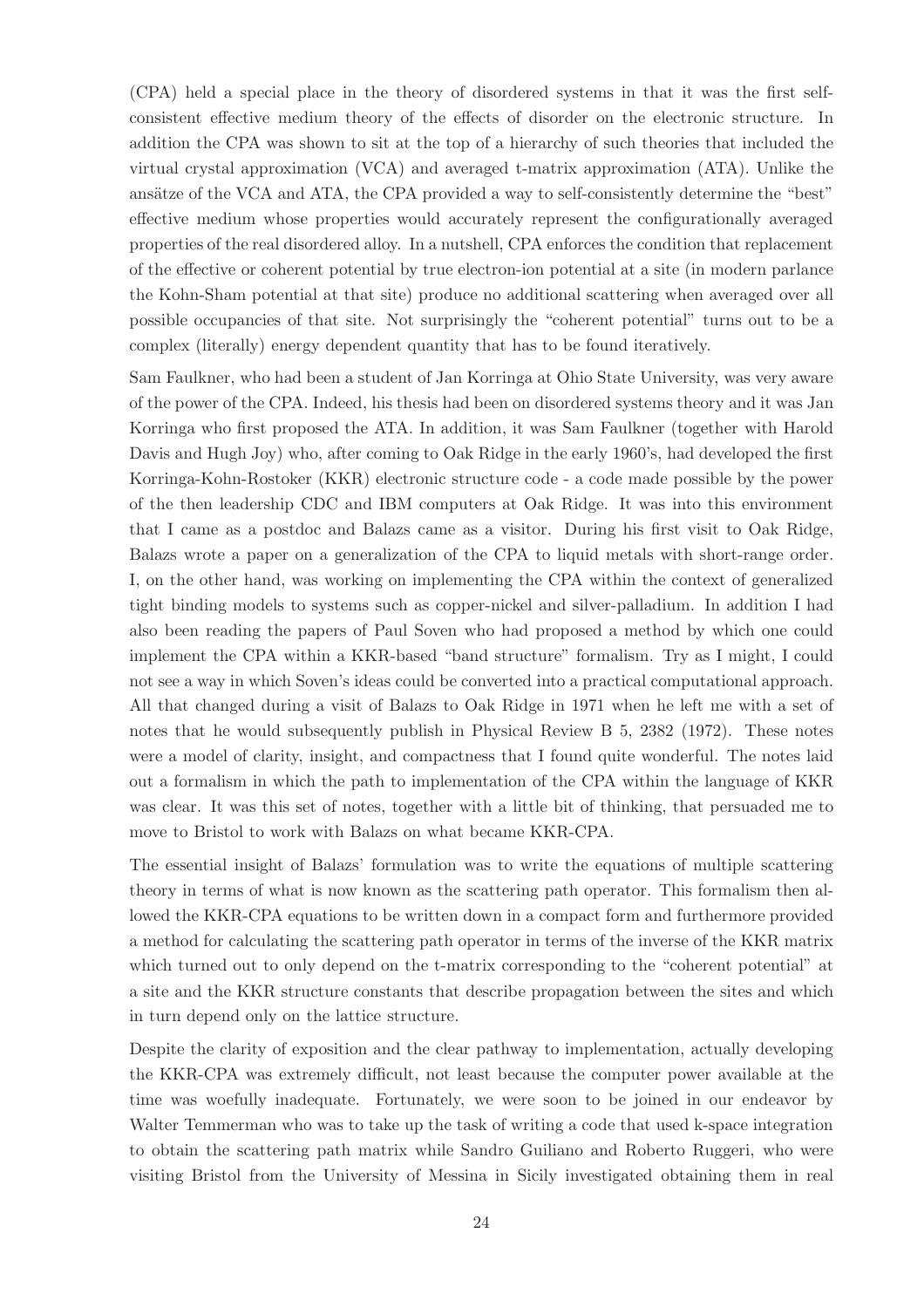space. It is interesting that Sandro refused to fly and so ended up driving the length of Italy and across the rest of Europe to Bristol, dragging Roberto along with him. From these small beginnings but with the endless optimism that 'it would all work out' that collaborating with Balazs engendered (sometimes in spite of considerable evidence to the contrary) the basis of the KKR-CPA methods and codes that we know today were slowly put together. To say that conversations with Balazs about how things were progressing could be animated is to point only to the shadow - charged with espresso, puffing his pipe, armed with a piece of chalk and access to the enormous blackboard that was in my office, "discussions" with Balazs were events to be savored.

For me, the scientific directions that were initiated in Bristol during the early 1970's set the stage for my career and allowed me to lead the privileged life of a research scientist - for the most part at Oak Ridge National Laboratory. In this I was not alone! To follow for a moment but one thread, charge self-consistency (SCF) was added to the basic KKR-CPA in collaboration with Hermann Winter in the early 1980's, in part while we were both spending a year as Walter's guests in Daresbury - Hermann was from the then Kernforschungszentrum Karlsruhe. The theory and implementation of KKR-CPA within DFT was the thesis topic of Duane Johnson while a student of Frank Pinski at Cincinnati. The implementation of the relativistic (Rel) KKR-CPA based on the Dirac equation was first taken up by Julie Staunton as graduate student with Balazs and would set the stage for Paul Strange and Hubert Ebert who followed on as Balazs' postdocs. The early 1980's saw development of the concentration functional approach, which made it possible to predict short-range ordering and order-disorder transformation temperatures entirely from first principles and to identify the features of the electron glue responsible for the specific clustering or ordering tendencies in particular alloy systems. These ideas were first implemented by John Wadsworth, another of Balazs graduate students, and were subsequently much further developed by Julie, Frank and Duane. In short, to work with Balazs was to be constantly assailed by new ideas and possibilities. So, it should be no surprise that so many of those mentioned have gone on to be distinguished scientists in their own right. Following additional threads would serve to multiply this many-fold.

There are many fables about Balazs that, over the years, have spread through the legions of his friends and collaborators. Sometimes Balazs elevated the "bit part" of the absent minded Professor to an Academy award winning performance - perhaps some of his wife Carole's acting and playwright theatrical training had rubbed off on him, but more likely it was intrinsic. For example, I am fairly sure that the number of ways that one can put a transparency on a overhead projector the "wrong way round" is finite - but not to Balazs. Sadly, modern technology and PowerPoint have largely removed the opportunity for young scientists to explore the possibilities.

Above all, Balazs was a kind and loyal friend who would go to great lengths to make sure that his colleagues were taken care of when visiting Bristol. For example, when my wife Barbara and young son Ian first arrived in Bristol, Balazs and Carole not only welcomed us but made sure that we could "inherit" the flat that they were vacating as they moved to their new home in Cotham. Sometimes, however, Balazs' kindnesses would also add to his mythology! During our time in Bristol I had to make a trip to the USA leaving my family behind. At some point Balazs, concerned for how Barbara and Ian were getting along in my absence, knocked on the door of the flat and was duly invited in. Out of politeness Balazs put the pipe that he had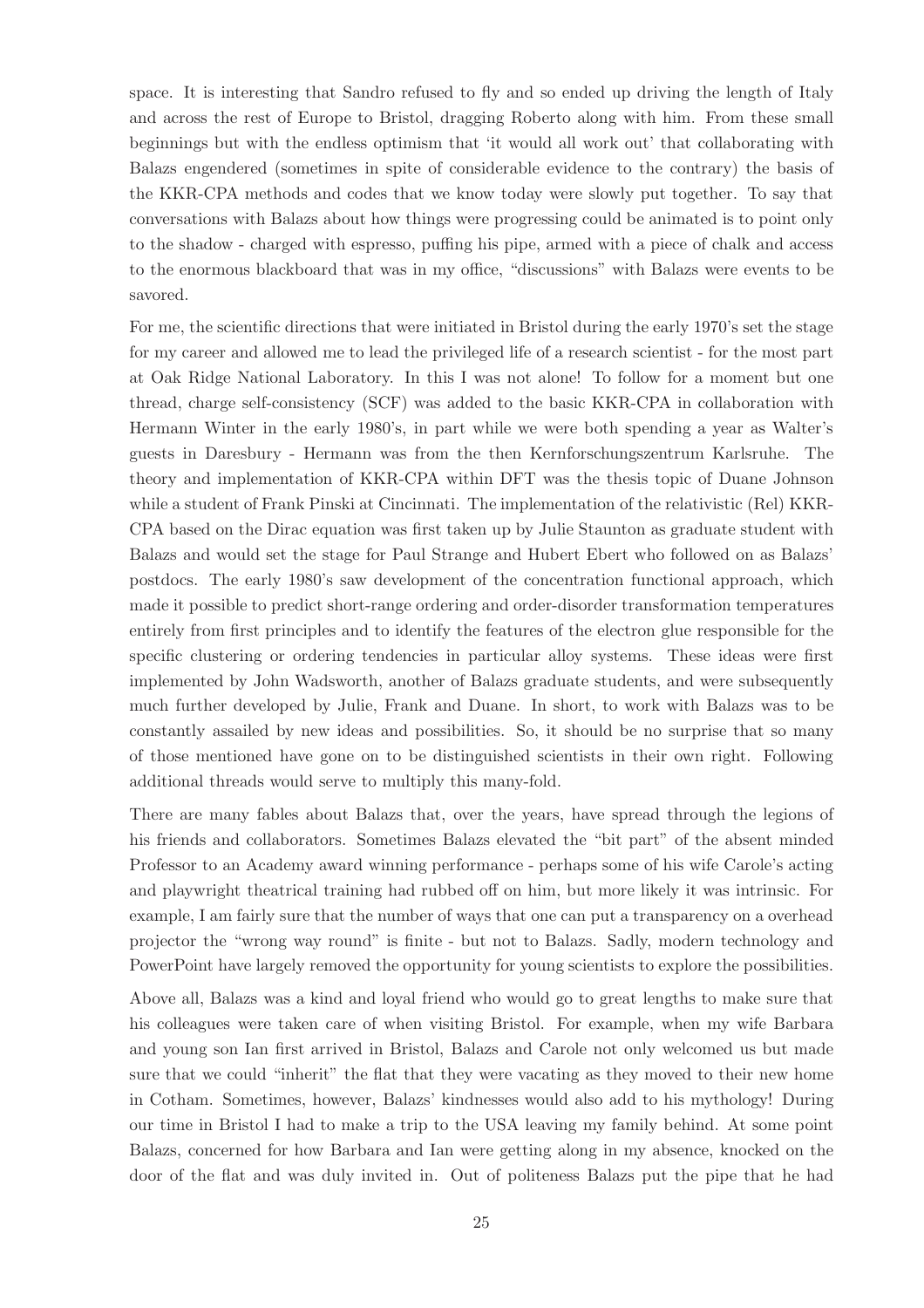been smoking on his arrival into the pocket of his overcoat. After some conversation, Barbara noticed that smoke was emanating from Balazs' pocket of which she promptly informed him. Unfazed, Balazs simply turned his pocked inside out emptying the burning embers onto the carpet, with quite predictable results - an encounter that remains forever burned on Barbara's memory. Balazs, we shall miss you.

#### Walter Temmerman: "My recollections of working with Balazs"

Balazs influenced my life profoundly. As a young Ph.D. student in theoretical physics in Prof. Ziman's group at the University of Bristol it was the custom to find one's own thesis adviser from the senior staff. In my days this involved Michael Berry, Bob Evans and Balazs Gyorffy. The project of Balazs Gyorffy, in collaboration with G. Malcolm Stocks, entailed writing a computer programme to solve the KKR-CPA equations for disordered alloys, making use of Ole Andersen's tricks of linearization approximation in band theory. What attracted me to this project was that it was very specific and its success rate could be measured. Also I liked the style in which Balazs and Malcolm where performing physics. A lasting memory of a discussion with Balazs and Malcolm is Balazs happily puffing his pipe, sitting on a pile of computer outputs which Malcolm stored underneath the blackboard.

Life with Balazs was never boring. My Ph.D. was funded by the British Council and after this I was fortunate enough to become Balazs' post-doc on a Science Research Council grant to study the k-dependent band structure of Cu-Ni alloys [Phys. Rev. Lett. 41, 339 (1978)]. But in my first year of post-doc, Balazs was gone on a sabbatical at Stony Brook. He had done nothing with respect to my appointment and his farewell message to me was to go to Senate House and present myself. That was to guarantee my inclusion on the university pay roll. As incredible as this was, it has worked.

Balazs was for life. As the first chairman of the newly created UK's CCP9 (Computational Collaborative Project on "Computational Studies of the Electronic Structure of Solids") in 1980, together with Volker Heine, they employed me as its scientific secretary, placed at Daresbury Laboratory. So, it seemed, I followed my thesis adviser in whatever I did. Balazs was also instrumental in my marriage to Dzidka Szotek, his post-doc, whom he sent from Bristol to Daresbury to get acquainted with the KKR-CPA code. This was the beginning of a very fruitful collaboration and a beautiful life. A few years later, the period of high temperature superconductivity (HTS) arrived. I jumped on the 'bandwagon' and focussed on exploring the materials specific aspects of the parent compounds of high  $T_c$  superconductors (HTCS), but in due course joined forces with Balazs. His idea was to solve the Kohn-Sham Bogolubov-de Gennes equations, with a suitably parametrized pairing interaction. Following an earlier study of Nb, involving the firstprinciples KKR electronic structure and a phenomenological attractive pairing interaction [Phys. Rev. B48, 1202 (1993)], for high temperature superconductors Balazs suggested to combine the so-called eight-band model Hamiltonian, derived from the first-principles electronic structure of  $YBa<sub>2</sub>Cu<sub>3</sub>O<sub>7</sub>$  (YBCO) by Ole Andersen, with a phenomenological electron-electron attractive interaction operating between different sites and/or orbitals of the model with a strength defined by a constant K [Phys. Rev. Lett. 76, 307 (1996)]. The eight-band model proved to provide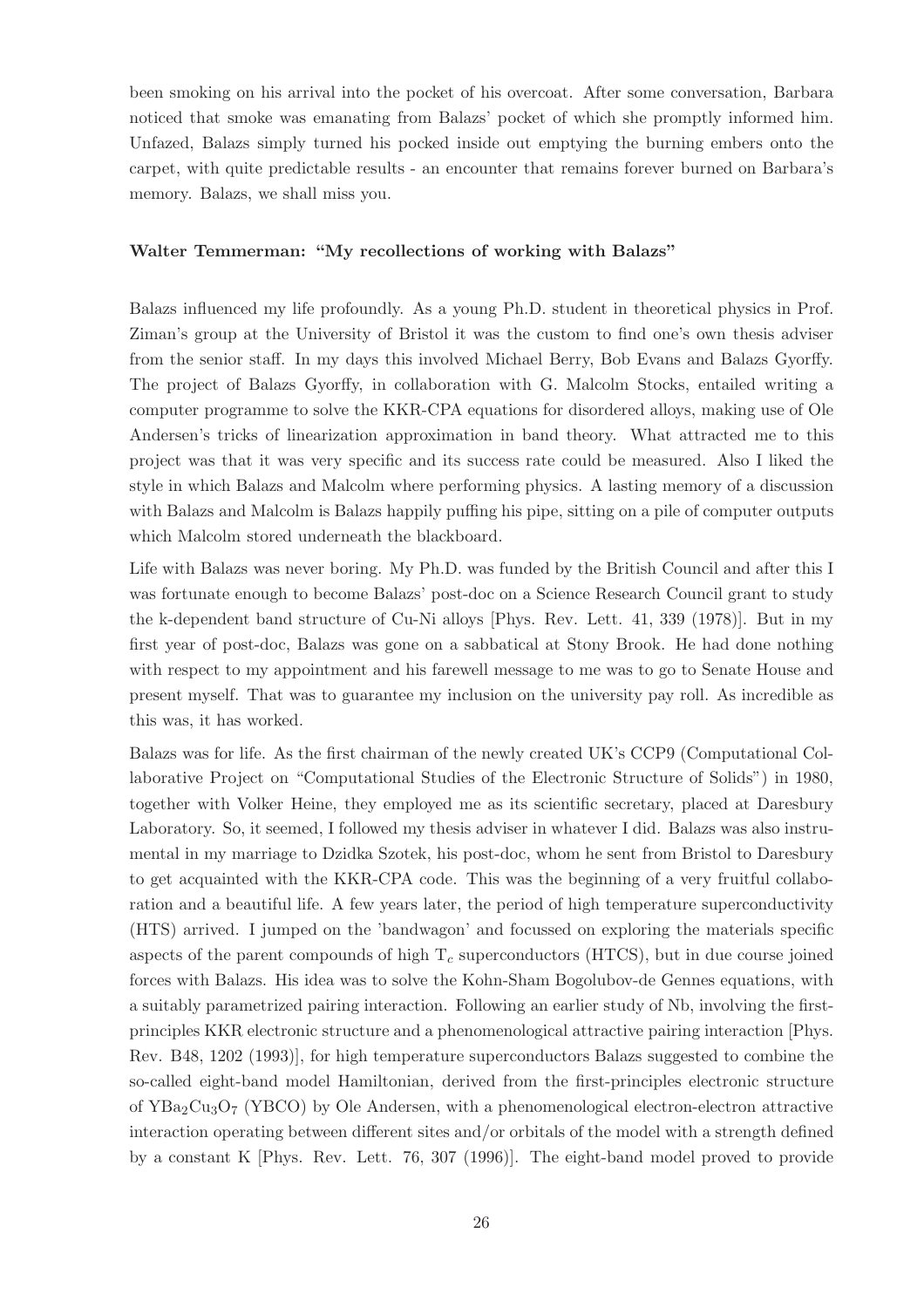a good quantitative description of the first-principles local density approximation (LDA) band structure of the superconducting cuprates in the normal state within 2 eV of the Fermi energy  $\epsilon_F$ . In this 'tight-binding model', orbitals located on non-generic structural elements separating the CuO<sub>2</sub> bilayers, such as the chain in  $YBa<sub>2</sub>Cu<sub>3</sub>O<sub>7</sub>$ , were deleted. As a consequence, it was strictly speaking a two-dimensional (2D) model. Balazs wanted to focus on establishing where the Cooper force, binding electrons in these materials into pairs, was operating. He suggested to parametrize an electron-electron interaction in terms of the orbitals of the model for the electronic structure of the normal state [Phys. Rev. B58, 1025 (1998)]. Thus one could choose the attraction to occur between two electrons e. g. one at site  **in the orbital labelled by**  $L$  **and the** other at site  $\mathbb{R}^3$  and in orbital L', and describe it by the coupling constant  $K_{RL;R'L'}$ , giving rise to the pairing potential binding the electrons and holes in the appropriate, tight-binding, BdG equations, which would then be solved self-consistently to determine the quasi-particle spectrum and hence the superconducting gap in the ground state. The value of the coupling constant was so chosen that the predicted superconducting transition temperature  $T_c$  would agree with the experimentally observed one, namely  $T_c=92K$  for YBCO. Among many pairing scenarios the favourite one turned out to be a d-wave pairing, where the members of the Cooper pair resided on the nearest-neighbour Cu atoms in  $d_{x^2-y^2}$  orbitals. The calculated gap anisotropy for this d-wave intralayer nearest-neighbour scenario agreed very well with the ARPES experiment of Schabel et al. [Phys. Rev. B 57, 2796 (1997)] for the sample with  $T_c = 92$  K. Similarly, our calculated specific heat compared very well with the measurements [Phys. Rev. Lett. 73, 2744 (1994)] which gave us confidence that our BdG equations could be regarded as capturing the essential physics of the superconducting state. For the low temperature penetration depth our calculations at optimal doping was compared to measurements of A. Carrington et al. [Phys. Rev. B59, R14173 (1999)], revealing paramount importance of the chain in YBCO for zero temperature penetration depth. We have observed a linear dependence of the low temperature penetration depth at all studied doping levels [Phys. Rev B62, 3997 (2000)]. We have also shown that changing the chemical potentials,  $\mu$ , in the eight-band model, for the favourite dwave pairing, gave a good quantitative account of the observed rise and fall of  $T_c$  with the carrier concentration  $\delta_n$ , namely doping [Phys. Rev. B58, 522 (1998)]. Moreover, we have obtained very encouraging results for the superconducting gap as a function of doping [Physica C 353, 23-28 (2001)], despite the fact that our approach has been strictly speaking a weak coupling BCS-like theory.

Our studies of the electronic structure of high  $T_c$ 's have brought us to thinking about the importance of electron correlations in these materials. As suggested by Perdew and Zunger, one way of improving on the LDA description of electron correlations was to introduce the so-called self-interaction correction (SIC) to LDA, which we implemented for solids within our version of LMTO-ASA (SIC-LMTO-ASA) code in the beginning of nineties, and over the years applied to a variety of systems. But Balazs has invented his own "brand" of the self-interaction correction (SIC), the so-called local SIC (LSIC), formulated within the multiple scattering theory, which we have implemented within a KKR-CPA code [Phys. Rev. B71, 205109 (2005)]. Unlike in the SIC implementation within the LMTO-ASA method, where localized states have been described in terms of the exponentially decaying Wannier functions, in the LSIC-KKR-CPA, the localized states have been associated with sharp resonances. Using an 'alloy analogy', we have applied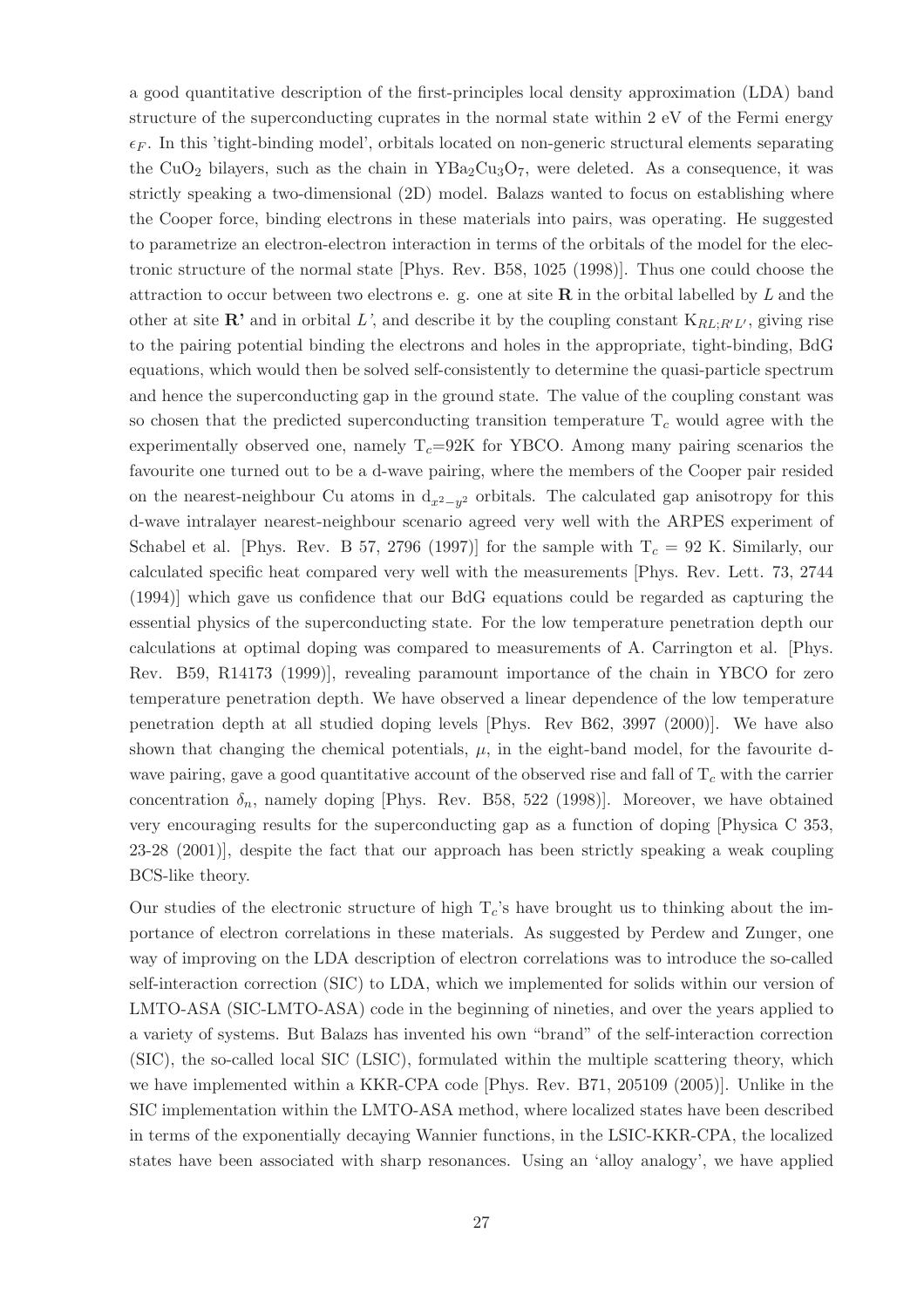this local SIC approach to studying the famous  $\alpha-\gamma$  phase transition in Ce, and have been able to conclude that the transition is driven by entropy and not the internal energy. Also, we have shown that at high temperatures our first principles LSIC-KKR-CPA approach; where only the thermal fluctuations play a dominant role, has been comparable to the  $LDA+U+DMFT$  method. This local SIC contribution typified one of the many issues Balazs has always drawn our attention to. Namely, is it a local effect or does one need to consider the whole crystal lattice? He has been thinking about generalizing this first-principles effective one-electron static approach to a dynamical theory, using the non-local CPA averaging, giving rise to a dynamical mean field-like theory, but without U. Balazs has always referred to such a parameter-free many-body theory as "Life without U", and this has become synonymous with him. As we have already for a while been living in the world without HIM, "Life without U" appears to have acquired an additional complexity.

### Julie Staunton: "Balazs"

Those of us lucky enough to have worked with Balazs appreciated his fascination and profound insight for Physics. As condensed matter and materials physicists we know that the essential question for our research concerns the complexity arising from the  $10^{24}$  electrons in a material all interacting with each other and the heavier, slower nuclei as well as external fields. Balazs emphasised the subtleties and beauty of this complex glue and took his characteristically uncompromising approach in describing it. One should start from 'first principles' so that the results can be compared directly with increasingly sophisticated experimental measurements - a standpoint which means that there is no hiding place if the theory does not come up to scratch but enormous satisfaction when it does. This philosophy led him to be such a dominant figure internationally in driving the development of computational electronic structure to which the Psi-k Network owes him so much.

The description of the condensed matter physics of materials gets a little easier if one assumes that the nuclei position themselves on a perfect regular lattice and that thermal effects do not need to be addressed. Balazs impressed on us that Nature is not like this - all materials are disordered in some way - there are lattice defects, the nuclei vibrate about their average positions, the electrons behave differently at different temperatures etc. Balazs pioneered ways to treat the effects of disorder - producing the SCF-KKR-CPA method, as discussed by Malcolm and Walter above, for a quantitative description of disordered alloys and so on. The SCF-KKR-CPA, together with its cousin, the SCF-LMTO-CPA, remains one of the few first principles method for describing electrons in a disordered crystal which can be combined with DFT. With other colleagues I greatly enjoyed working with Balazs to use these ideas on magnetic materials and we devised a theory of metallic magnetism in which these SCF-KKR-CPA techniques deal with thermally induced local moment magnetic fluctuations [J.Phys. F 15,1337, (1984); PRL 69, 371,(1992)]. The resulting disordered local moment (DLM) picture was the first fully firstprinciples approach to the problem of the temperature dependence of magnetism in metals. In Balazs' words, "at no stage does it map the many-electron problem onto an effective Heisenberg model, and yet it deals, qualitatively, with both the ground state and the demise of magnetic long-range order at the Curie temperature in a material-specific, parameter-free manner". En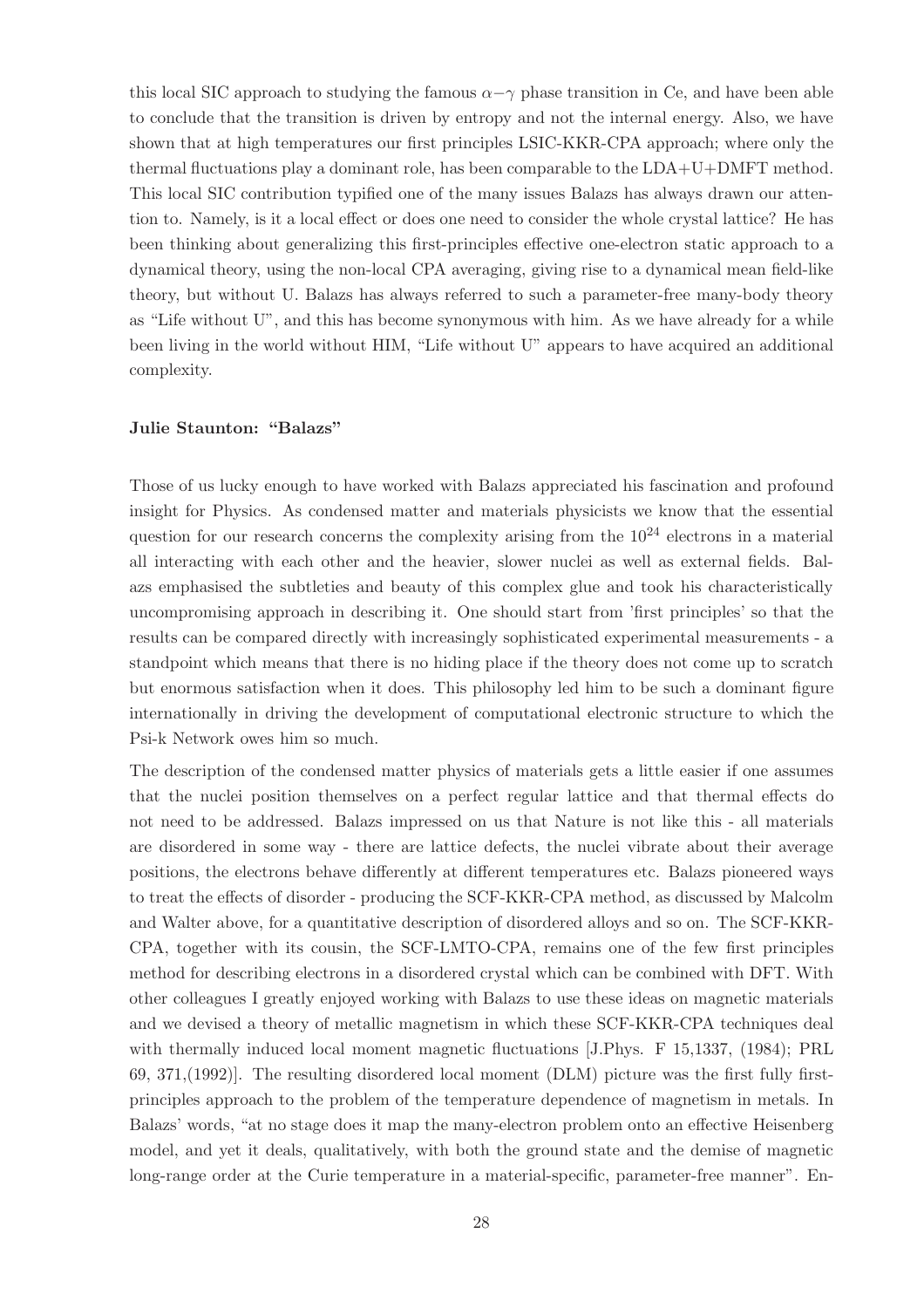route to developing this theory Balazs proposed a version of a constrained density-functional theory for configurations of non-collinear local moments, an approach now also used in abinitio spin-dynamics calculations. He used a particularly elegant phrase - "temporarily broken ergodicity" - to describe the time scale separation between the relatively slowly varying local moment orientations and the other faster electronic degrees of freedom. One early success for the theory, which he was quick to realise should emerge from it, was the prediction of a wave-vector and energy-dependent local exchange splitting in the electronic structure of the paramagnetic state of ferromagnetic metals, later observed in PES and IPES experiments on bcc iron.

Balazs is well-known as one of the pioneers in the use of relativistic quantum mechanics to describe electrons in solids. He played a significant role in establishing the theory of magnetocrystalline anisotropy and analysing relativistic effects on spin-dependent transport, photoemission and magnetic X-ray scattering. As one small example, I recall the fun in revisiting with him the RKKY interaction, expressed of course with multiple scattering theory language, where we found the magnetic anistropy that comes when the jellium, in which the magnetic impurities are embedded, is treated with relativistic quantum mechanics [J.Phys. C 21, 1595, (1988)].

Balazs was exceptionally talented in interpreting the results of often detailed computational results and then producing an elegant, beautiful understanding of an effect. For example a number of us had carried out some calculations of the compositional ordering in NiPt alloys using the first-principles concentration wave theory that Balazs had developed earlier with Malcolm Stocks. We found the  $L1_0$  ordering that is observed experimentally. For an isoelectronic transition metal alloy with its almost filled d-bands this was at first a bit of puzzle but Balazs showed how to interpret the electronic mechanism underpinning the size effect produced by the off-diagonal disorder in this alloy. It described electronically why "big" and "small" atoms tend to order into simple structures [PRL, 66, 766, (1991)].

Balazs was a fantastic lateral thinker with an encyclopedic physics knowledge - his ability to make connections and set a new context for apparently disparate topics in theoretical physics is one of the many reasons why physics and his co-workers will miss him so much. Many scientific meetings will be the poorer without his pertinent and thought-provoking points. His dynamism and enthusiasm made him such an inspirational character in Physics and such fun to work with. He showed what it is to be a proper, fully signed up Physicist. Even though Balazs was my Physics father (he supervised my PhD work), as he was to many others, it was because he was a 'Force of Nature' that I had assumed that he would always be around to offer advice and inspire with new ideas. Many of us are massively grateful to his support especially in the early stages of our careers. For my part he played the pivotal role in giving me the confidence to go for jobs, promotions etc. In one instance I am sure he used a technique learnt and adapted from his swimming coaches to build up my confidence. He always made sure that his PhD students broadened and deepened their physics education - e. g. in my case introducing me to Gauge Field Theories and pointing out the connection between the Higgs particle and condensed matter concepts. He was also very receptive and encouraging to ideas from young physicists even if kindly having to point out holes and hitches in them.

Over the last 10 years or so much work in condensed matter physics has been directed at materials whose electrons are particularly difficult to describe accurately owing to their strong correlations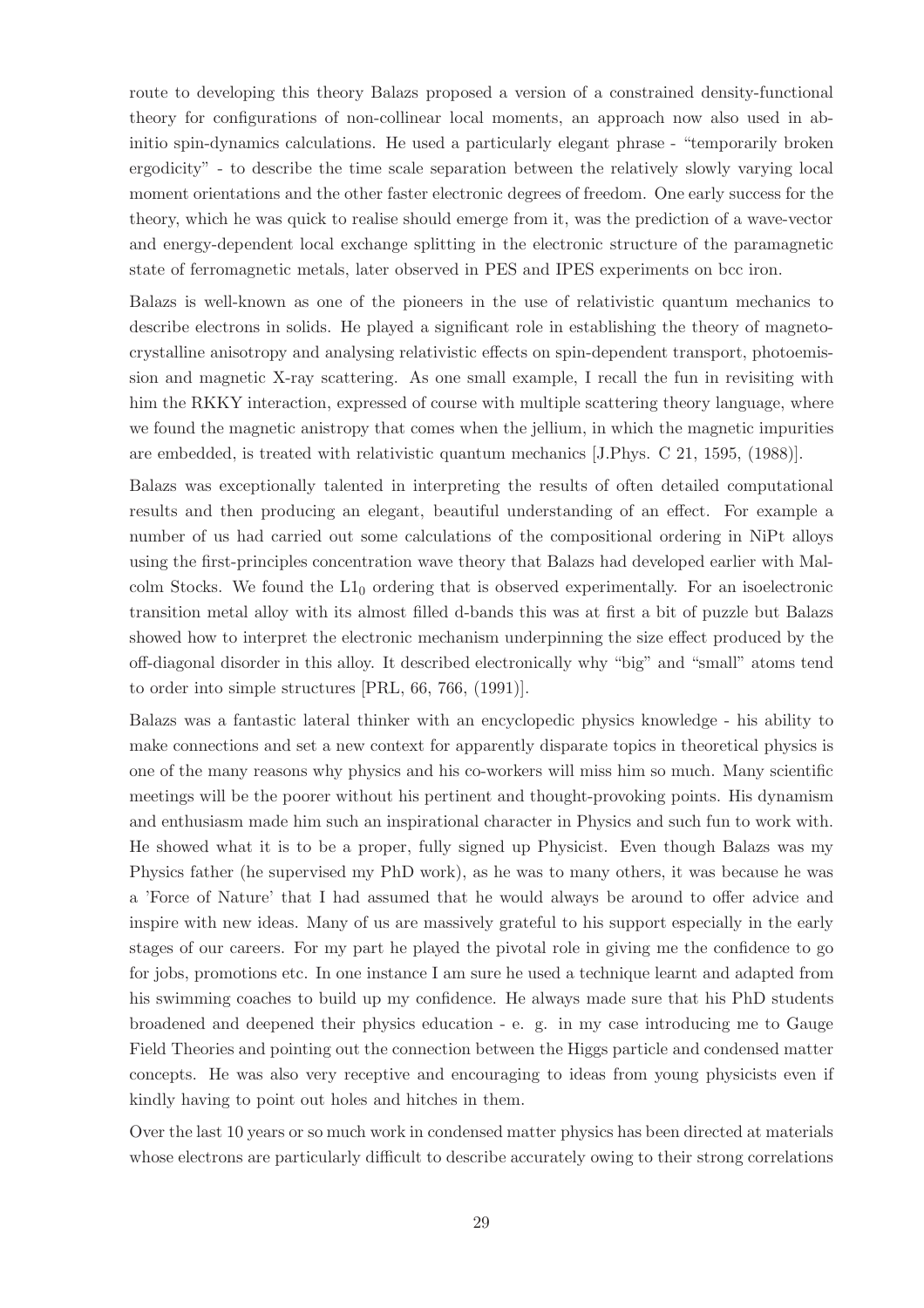but which have intriguing effects. A useful and productive approach such as LDA+DMFT has been to graft a simpler model of some of the electronic glue attributes onto a more complete, computationally heavier one based on DFT. This model has at least one parameter, a U. Over recent years, as Walter has commented, Balazs had been discussing with a number of us ways to address this physics from 'first principles' and to remove the need for this and other parameters, making his physicist's joke that we should go for 'Life without U'. Unfortunately that phrase has new poignancy which gets it into the title of this article and which we all are trying to come to terms with. Balazs - thank you for everything.

#### James Annett: "Balazs Gyorffy and Superconductivity"

Balazs made many contributions to the theory of superconductivity, from his early work on estimating electron-phonon coupling to theories of Cooper pair tunnelling and superconducting qubits for quantum computations. Here I just want to highlight some of the themes he was still actively working on in the most recent five to ten years. In particular some of this work had a clear link to ab initio electronic structure, notably in numerical solutions to the Bogoliubov de Gennes equations. While his other work such as on qubits drew on ideas from quantum optics, which went back to his original work on the laser with Willis Lamb.

Balazs took a very active interest in the possibility of spin triplet superconductivity in the material Sr2RuO4. He had first suggested that some nearly ferromagnetic metals could become triplet superconductors in a classic paper from 1977 [I. Foukes and B Gyorffy, Phys. Rev. B 15 1395-1398 (1977)]. Together with Karol Wysokinski and Grzegorz Litak (Lublin) we developed a simple phenomenological model based on the known bandstructure [Annett et al., Phys. Rev. B 66, 134514 (2002)]. The approach was very similar to his eight band work on high temperature superconductivity, described above by Walter Temmerman. Balazs was very interested in the additional possibilities caused by the existence of spin-1 Cooper pairs, and he was always looking for a possible "smoking gun" experiment which he could measure the Cooper pair spin directly. This was the motivation for his final project, together with Martin Gradhand, on Berry curvatures and Berry phases in spin-triplet superconductors and his hope was to find a unique spin transport effect which would be a signature of triplet pairing. While this was not completed at the time of his death, we were also able to confirm a pridiction he had made together with Hardy Gross and Klaus Capelle[K. Capelle et al, Phys. Rev. B 58, 473-489 (1998)] for the existence of circular dichroism in spin triplet superdcondutors[K.I. Wysokinski et al, Phys. Rev. Lett. 108, 077004 (2012)]. Again there is a conection to the ideas of Berry curvature for to the Bogoliubov quasiparticles, which he was following up at the time of his death.

Another system where spin triplet pairing can occur is in multilayers of ferromagnets and ordinary singlet superconductors. Again Balazs's interest in this went back to his earlier work, for example his work on ab initio spin-transport and spin-current torques in ferromagnetic multilayers [A. Vernes, B. Gyoerffy and P. Weinberger, Phys. Rev. B 76, (2007)]. Together with experimentlists Mark Blamire and Jason Robinson at Cambridge, Lesley Cohen at Imperial and Victor Petrashov at RHUL Balazs was very interested in developing the theory of spin-transport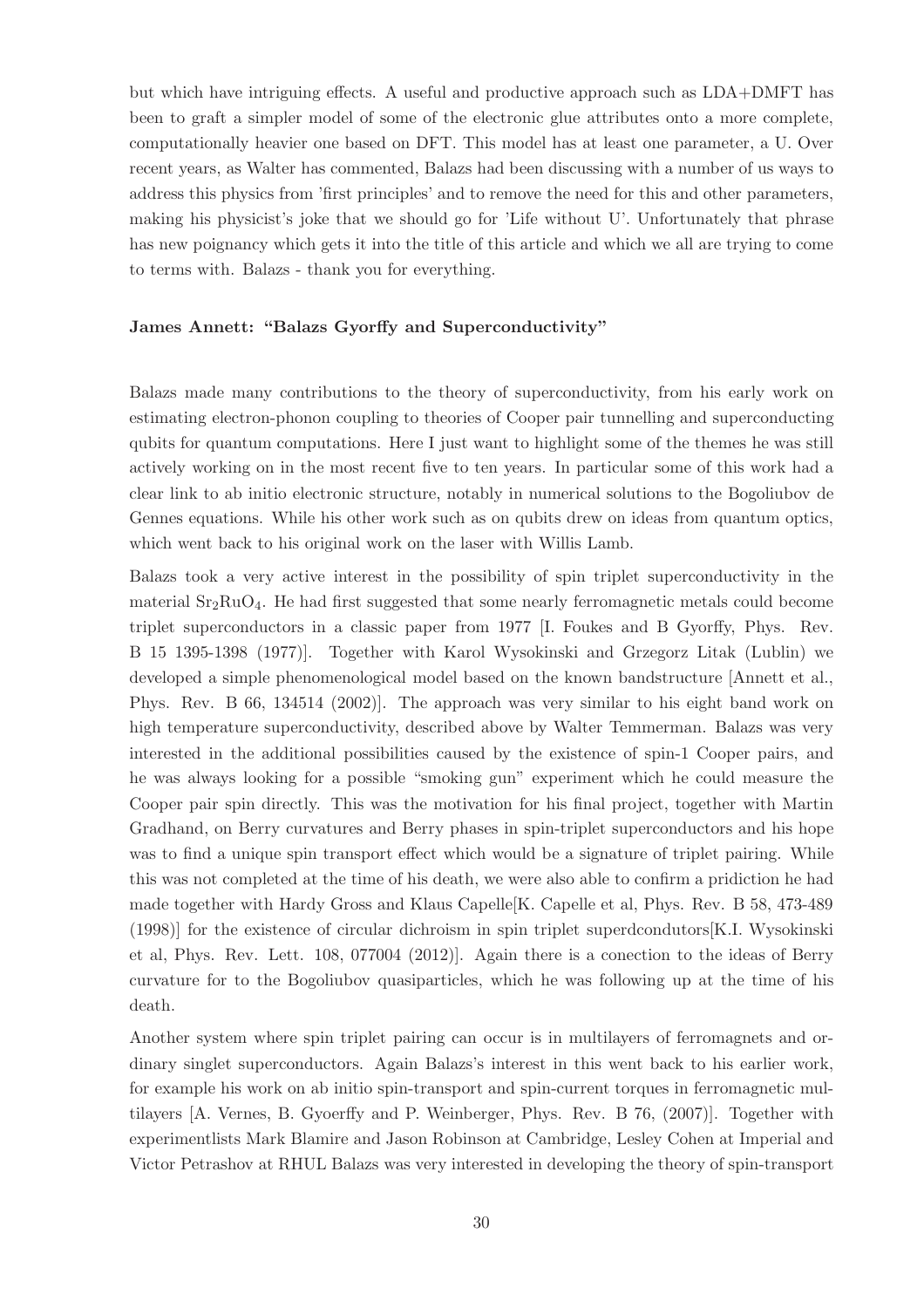in such multilayers, and again looking for a unique transport property which would prove conclusively the existence of spin triplet Cooper pairs. Daniel Fritsch was working together with Balazs and myself on this problem at the time of Balazs's death, and the work is still in progress. He was also exploring with Balazs Ujfalussy an idea to implement the Bogolubov de Gennes equations directly within an ab inito KKR codes.

Finally Balazs was always also looking for applications in superconducting systems of his favourite theories of CPA, non-local CPA (NLCPA) and the disordered local moment (DLM) method. Some years ago we implemented the CPA for disordered superconductors [A.M. Martin et al., Phys. Rev. B 60 7523-7535 (1999)], showing that it is the correct mean-field approach for treating disorder superconducting alloys, just as it is in the normal state. This was later extended to the non-local CPA [R. Moradian et al., Phys. Rev. Lett. 89, 287002 (2002)], extending the normal state work NLCPA done with Julie Staunton and Derwyn Rowlands to the superconducting case. One of Balazs's last PhD students, Garry Batt, then further extended this approach to the problem of 'Fermi arcs' in high temperature superconductivity, combining NL-CPA and the DLM to consider a d-wave superconductor with phase fluctuations of the order parameter on neighbouring atoms. This fitted into Balazs's long standing interest in what he called the "pre-formed pair" scenario, by which the anomalous properties of underdoped cuprate superconductors was to be understood as the result of phase fluctuations of the superconducting order parameter[J. Quintanilla et al., J. Pys. Condens. Matter 14 6591-6600 (2002)].

These are only a fraction of the many papers which Balazs contributed to on the theme of superconductivity over his long and productive career. I apologize to the many collaborators, students and colleagues whose work with Balazs I have been unable to mention. Balazs made so many profound contributions and his energy and permanent enthusiasm will be sadly missed very much by all who knew him.

### Ingrid Mertig: "To Balazs"

A whole community of scientists is indebted to Balazs Györffy for the tools they are using daily in their studies of metals and alloys. In addition, Balazs had a very strong and charismatic personality, an inextinguishable scientific curiosity, and a very broad knowledge in theoretical physics. He definitely stood out as a scientist of fascinating insight and knowledge, with an impressive record of pioneering contributions in theoretical solid-state physics.

My first contact with Balazs was a virtual one via "electron-phonon interaction". I was a PhD student at TU Dresden and calculated electron-phonon coupling constants for Lanthanides and Actinides based on the Gaspari-Györffy theory a method that he developed in 1972 to describe superconductivity in metals.

In real life, I met Balazs at the International symposium on electronic structure of solids in Gaussig (East Germany). He came to Gaussig with his enthusiasm and his charisma and presented his work on the KKR-CPA method for disordered alloys. Everybody was infected by the ideas and all members of the Dresden electronic structure team wanted to do KKR-CPA, meaning that all of us would have liked to collaborate with Balazs.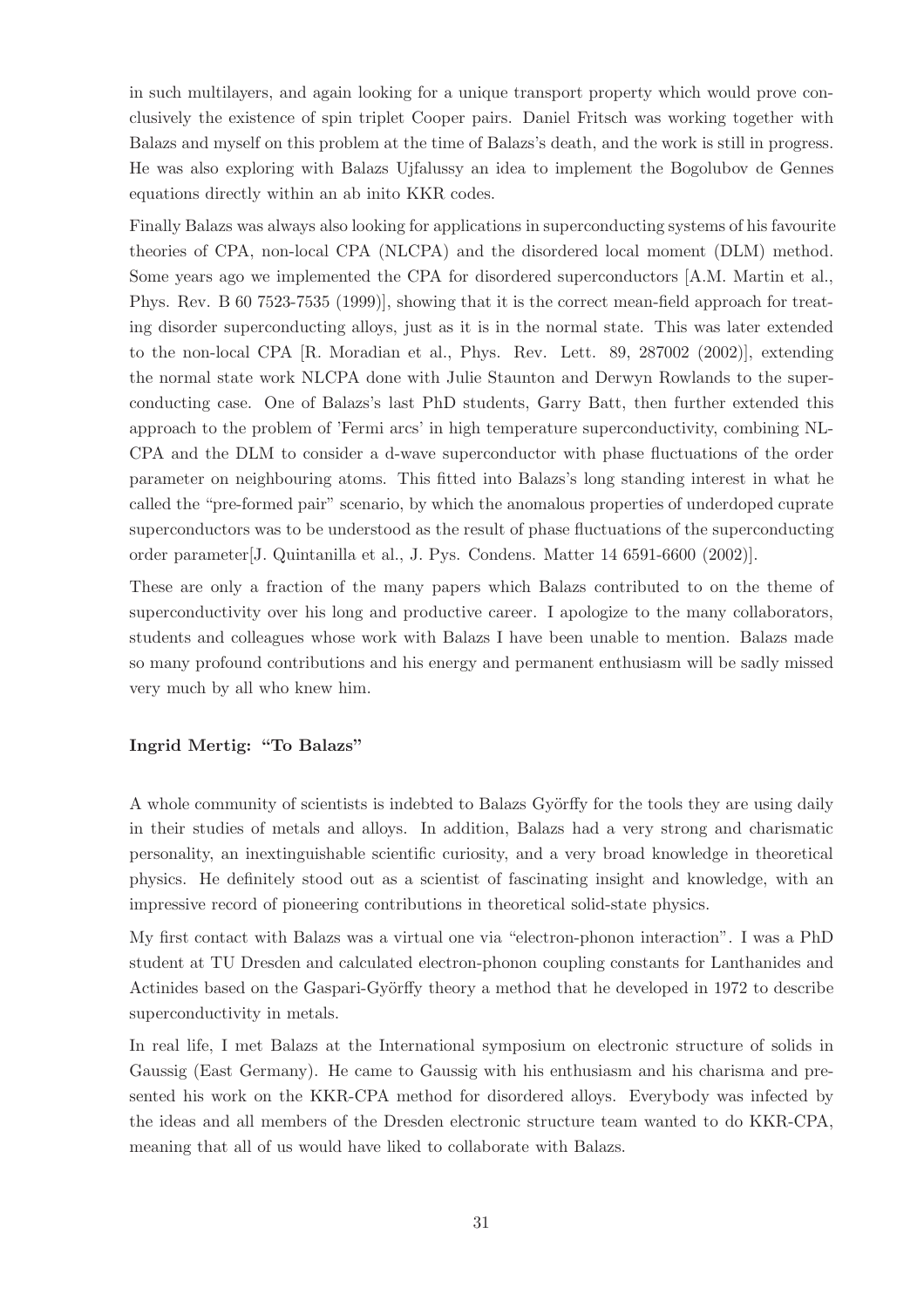Since 1990, we frequently met in scientific meetings and have been members in the same European networks, particularly in Psi-k. At one of these meetings he tried to explain to me the Berry phase concept. We ended up with a "twisted belt" in a Bristolian pub. This was the beginning of our collaboration on relativistic effects in semi-classical transport theory based on the Boltzmann equation. Balazs started to visit my group regularly. Having Balazs as a guest for extended stays had a very strong and positive impact for the Martin Luther University and for the Max Planck Institute of Microstructure Physics in Halle.

For me the collaboration was like a "late postdoc" with Balazs. During exciting discussions he opened the door for us to the understanding of the role of Berry curvature in solid-state theory and we developed a method to calculate the Berry curvature within the KKR scheme. We shared the common interest in a relativistic Boltzmann equation and we have been working hard on this subject. This work is not yet finished and we promise to proceed. But we will miss Balazs's brilliant mind.

#### Peter Weinberger: "From phase shifts to time-dependent theories"

Balazs Gyorffy entered my life for the first time in 1975, when I wrote a letter to the editor on his paper in the Journal of Physics on the electron-phonon interaction making use of phase shifts. The calculation of the latter was how our common experiences started. After the letter to the editor, I got a very friendly collaboration offer from Balazs. Unfortunately I was still busy with my own version of fully relativistic KKR programme, an enterprise for which I was accused to be completely demented. I finally arrived in Bristol exactly on his 40th birthday. Now, anybody who knew about Balazs' commitments to 'Wiener Schnitzel', in particular of the rather large type, would have guessed that 'Schnitzels' were his dearest birthday wish. So there we were, since Carole gave up on this project. Finally we toasted bread together, grinded it in a coffee mill, since bread crumbs - most likely an unknown exotic ingredient at that time in England - were needed, prepared the Schnitzels and fried them in two pans. Balazs was happy! Phase shifts and Schnitzels started our friendship some 35 years ago.

Well, and then came the age of CPA. With the help of the Oak Ridge programme we finally got a relativistic version thereof running. I have to say that in the early eighties Balazs was probably one of the very few around who was convinced that a relativistic approach might turn out to be important. What followed were more visits to Bristol and quite a few summers Balazs, sometimes accompanied by Carole, spent in Vienna.

When after the first success of the TB-LMTO method I posed to Laszlo Szunyogh and Balazs Ujfalussy, in Vienna at the time, the question of why can't we do a similar thing in KKR and a new age in the KKR community started, triggering off quite a few common publications with Balazs, in particular, when a spin-polarized relativistic version thereof started to run. The Screened KKR method became standard since then - essentially thanks to the enthusiasm of Laszlo Szunyogh and Balazs Ujfalussy.

Although within a Greens function approach also electric and optical transport properties became computable on an ab-initio basis, it was Balazs who was a bit sceptical whenever we had current- or magnetic-field induced phenomena in mind. After about a two summer long dis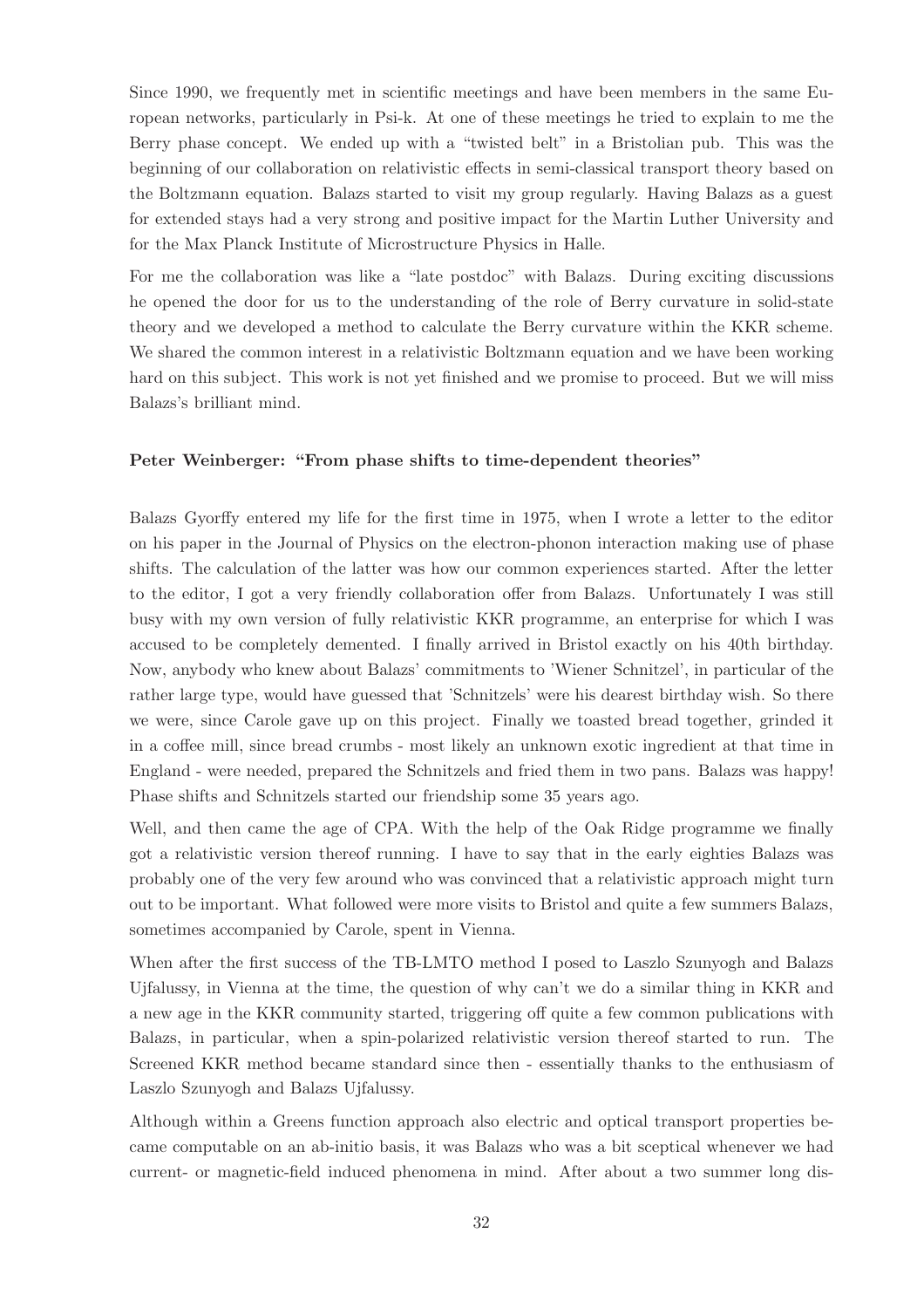cussion, working with Andras Vernes, we finally got it, the ultimate set of equations, namely a time-dependent Dirac equation in the presence of an external electro-magnetic field. Balazs was enthusiastic and insisted to send the paper to PRL, where it had a delay time of about a year, being finally only published as a rapid communication in PRB. This paper I still consider to be our greatest common success, since it is oriented towards the future, to time-dependent magnetic phenomena.

I am pretty sure Balazs loved to spend summers in Vienna. And he had very good reasons:

(1) There were all the Hungarian guys, Laszlo Szunogh, Balazs Ujfalussy, Laszlo Udvardi and a couple of bright PHD students from Budapest. They 'conversed' in Hungarian all day long.

(2) He got a separate swimming lane in the 'Arbeiterschwimmverein', in a 50 m pool, reserved only for him!

(3) He enjoyed tremendously to go down to the Naschmarkt for lunch, an open market nearby, in particular to a very small place serving giant Wiener Schnitzel (and a second one on the house, if the first one was not big enough), and

(4) We, he and I, got on very well as far as physics, politics and cultural engagements were concerned. It was an ideal matching of wave lengths.

From phase shifts to time-dependent theories: it was indeed a long way I had the privilege to accompany Balazs, it was for nearly half of his life-time.

#### Paul Durham: "Memories of Balazs"

### His influence:

For those of us like Walter, Dzidka and I who were lucky enough to work and have daily contact with him when we were young, Balazs's influence was indelible. In those early days in Bristol while we were learning to be researchers we became imprinted with his way of thinking about physics and were all the better for it. Talking with Balazs was a terrific way to understand how physics all fits together. Moreover, you learned how your own work fitted into what everyone else was doing at the time all over the world. Balazs made you feel in the swim of physics. It goes without saying that he had loads of ideas, but the striking thing about him was the generosity with which he shared them with you. A chat with Balazs could give you enough material for a year's research and Balazs's interest in your own ideas gave you a tremendous surge of confidence - you knew you were on to something worthwhile. But most of all, it was such fun to be with him - he was a wonderfully attractive man in every way, and we are so glad to have known him.

### The "Uncertinity" Principle:

Balazs spoke and, especially, wrote very good English. If you wrote a paper with him, it was always a good idea for you to do the easy bit - describing what you actually did - and to get him to write the introduction and conclusion, where he could deploy his powers of expression to the full on what he did best - explaining what the work meant. No doubt these powers derived from his very wide reading and he could talk marvellously about European and American literature. I once mentioned that I had just read Joseph Roth's novel - The Radetzky March - and Balazs